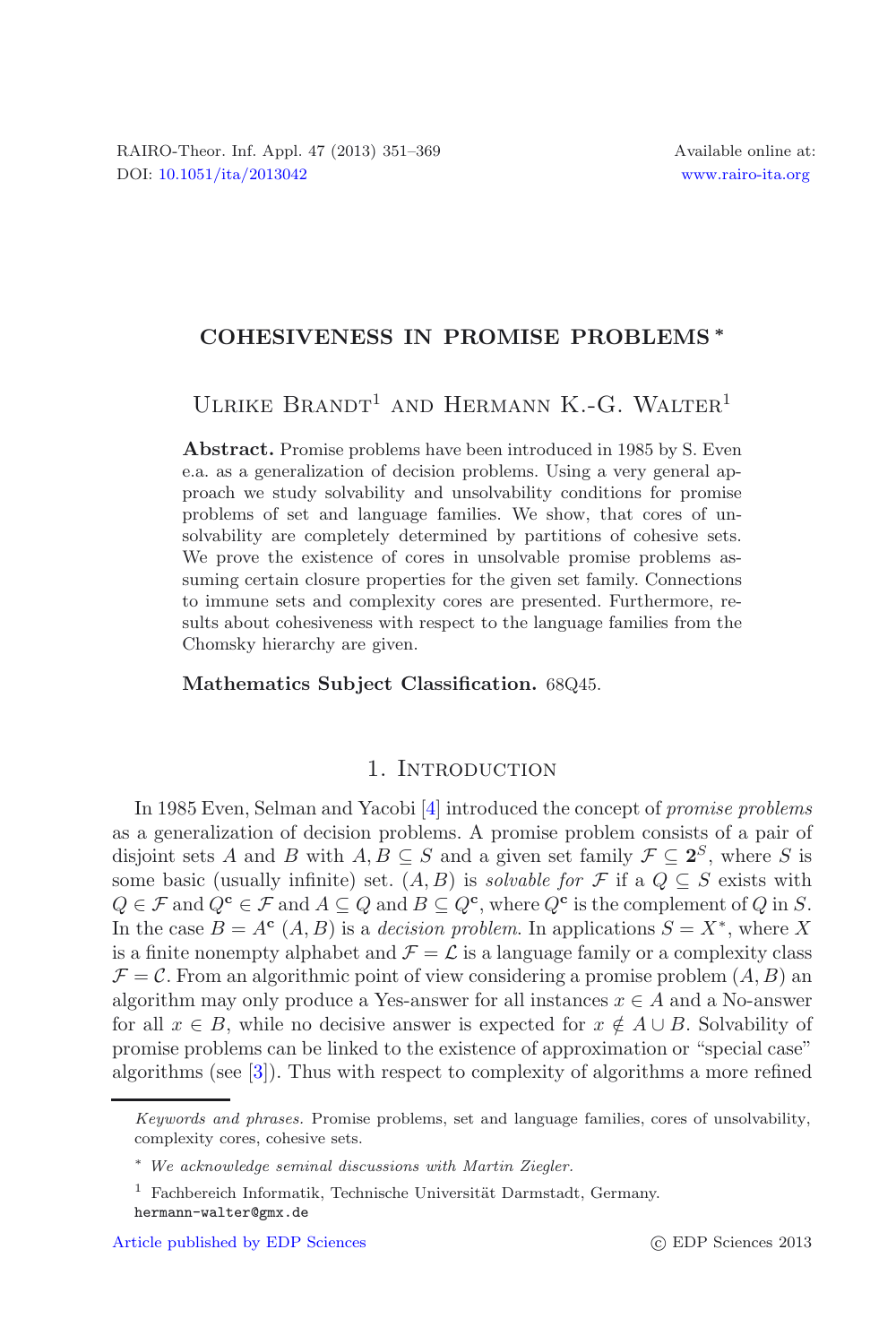look than for decision problems is possible. Promise problems have been considered for various fields of algorithmic computations. Especially, some decision problems which are difficult to solve allow efficient algorithm once they are weakened to a promise problem. The reader can find an overview in [\[5\]](#page-18-2). Looking at the theory of recursive functions [\[8](#page-18-3)], the separation principle is a precursor of the concept of promise problems. Furthermore, we can use the notion of cohesive sets, also known in the theory of recursive functions, by an appropriate generalization. This turns out to be the characterizing indicator for (un-)solvability of promise problems. It was well-known, that only set-theoretic arguments can be used in dealing with these concepts. We mention especially the theorem of Dekker−Myhill [\[8\]](#page-18-3) which asserts the existence of cohesive sets under very weak conditions. Our main results are a theorem about the existence of unsolvability cores for an unsolvable promise problem (A, B) and the characterization of unsolvability cores *via* cohesiveness of  $A \cup B$ . The latter enables us, to study the influence of closure operations on the unsolvability of promise problems. Though the existence of cohesive sets is guaranteed under very mild conditions, it is quite difficult, to exhibit cohesive languages with nice properties. We determine cohesive sets and noncohesive sets for language families from the Chomsky hierarchy and for families given by number theoretic properties. Especially, we prove a structure result for alphabets X with two or more letters. For some special cases we can at least assert the existence of recursive cohesive languages. Using results from [\[2\]](#page-18-4), the connection to complexity cores gives a similar result for recursive language families and complexity classes. We assume the reader to be familiar with the theory of recursive functions and sets (see  $[3,8,9]$  $[3,8,9]$  $[3,8,9]$ ) and standard theory of formal languages (see  $[6,7]$  $[6,7]$ ).

Our study of promise-problems was proposed to us by Ziegler who raised the question answered in Theorem 6.14.

# 2. Set – and language families – basic notations and results

In the following a *basic* set S is given and we assume for set families  $\mathcal{F} \subseteq 2^S$ . Moreover, sets  $A, A', B, B', C, \ldots, Q, \ldots$  are always subsets of S and *singletons*  $\{s\}$  are identified with s. We mainly deal with denumerable set families  $\mathcal{F}$ ; *i.e.* a function  $e_{\mathcal{F}}$ :  $\mathbb{N}_0 \to 2^S$  with  $e_{\mathcal{F}}(\mathbb{N}_0) = \mathcal{F}$  exists (*enumeration* of  $\mathcal{F}$ ). Consider the *boolean* operations *union*, *intersection* and *complementation* in connection with *set families*  $F$ . The boolean operations can be lifted to binary operations between set families  $\mathcal{F}_1$  and  $\mathcal{F}_2$  and unary operations for  $\mathcal{F}$ . Define  $\mathcal{F}_1 \oplus \mathcal{F}_2 = \{A \cup B | A \in$  $\mathcal{F}_1$  and  $B \in \mathcal{F}_2$ ,  $\mathcal{F}_1 \odot \mathcal{F}_2 = \{A \cap B | A \in \mathcal{F}_1 \text{ and } B \in \mathcal{F}_2\}$  and the closure operations

$$
\mathcal{F}^{\mathbf{u}} = \{A_1 \cup \ldots \cup A_n | n \ge 1, A_i \in \mathcal{F} \text{ for } 1 \le i \le n\} (union),
$$
  

$$
\mathcal{F}^{\mathbf{s}} = \{A_1 \cap \ldots \cap A_n | n \ge 1, A_i \in \mathcal{F} \text{ for } 1 \le i \le n\} (intersection),
$$
  

$$
\mathcal{F}^{\mathbf{co}} = \{A^{\mathbf{c}} | A \in \mathcal{F}\}, \ \mathcal{F}^{\mathbf{cc}} = \mathcal{F} \cup \mathcal{F}^{\mathbf{co}}, (complementation) \text{ and}
$$
  

$$
\mathcal{F}^{\mathbf{b}} = ((\mathcal{F}^{\mathbf{cc}})^{\mathbf{s}})^{\mathbf{u}} (boolean \; closure).
$$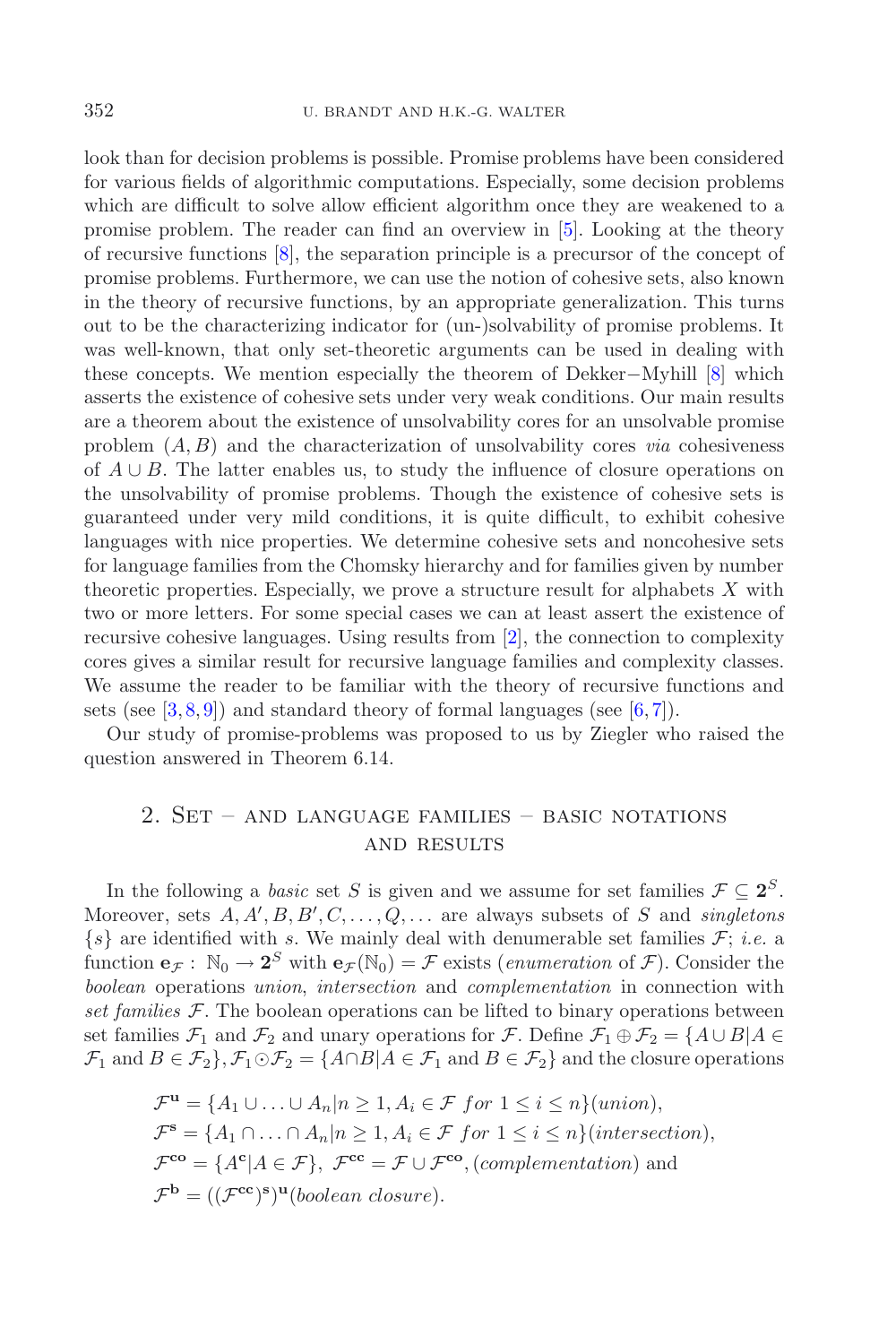Moreover, we will frequently use  $\mathcal{F}^{\text{dc}} = \mathcal{F} \cap \mathcal{F}^{\text{co}}$ .

Note, that  $(\mathcal{F}^{\mathbf{u}})^{\mathbf{s}} = (\mathcal{F}^{\mathbf{s}})^{\mathbf{u}}(distributivity)$ ,  $(\mathcal{F}^{\mathbf{co}})^{\mathbf{u}} = (\mathcal{F}^{\mathbf{s}})^{\mathbf{co}}(deMorgan)$ ,  $(\mathcal{F}^{\text{cc}})^{\text{dc}} = \mathcal{F}^{\text{cc}}$  and  $(\mathcal{F}^{\text{co}})^{\text{co}} = \mathcal{F}$ . There are numerous (mostly trivial) relations between these operations, for example.

**Proposition 2.1.** *Let*  $\mathcal{F}_1$ ,  $\mathcal{F}_2 \subset \mathcal{Z}^S$ *.* 

 $(1)$   $\mathcal{F}_1 \oplus \mathcal{F}_2 \subseteq \mathcal{F}_1 \Rightarrow \mathcal{F}_1 \oplus \mathcal{F}_2^u \subseteq \mathcal{F}_1$  and  $\mathcal{F}_1^u \oplus \mathcal{F}_2 \subseteq \mathcal{F}_1^u$ .  $(2)$   $\mathcal{F}_1 \odot \mathcal{F}_2^{co} \subseteq \mathcal{F}_1 \Rightarrow \mathcal{F}_1 \odot (\mathcal{F}_2^{co})^u \subseteq \mathcal{F}_1^u$  and  $\mathcal{F}_1^u \odot \mathcal{F}_2^{co} \subseteq \mathcal{F}_1^u$ .

In the following we frequently use the combined operation of *variation of*  $\mathcal F$  by  $\mathcal V$  defined by  $\mathcal F \pm \mathcal V = \mathcal F \oplus \mathcal V \cup \mathcal F \odot \mathcal V^{\rm co}$ .

**Proposition 2.2.** *Let*  $\mathcal{F}, \mathcal{V} \subseteq \mathcal{Z}^S$  *with*  $\mathcal{V} \neq \emptyset$  *and*  $\mathcal{F} \pm \mathcal{V} \subseteq \mathcal{F}$ *.* 

*(1)*  $\emptyset, S \in \mathcal{F}$  ⇔  $\mathcal{V}^{cc} \subset \mathcal{F}$ .  $(2)$   $\mathcal{F}^{cc} \pm \mathcal{V} \subseteq \mathcal{F}^{cc}, \mathcal{F}^u \pm \mathcal{V} \subseteq \mathcal{F}^u, \mathcal{F}^s \pm \mathcal{V} \subseteq \mathcal{F}^s$  and  $\mathcal{F}^b \pm \mathcal{V} \subseteq \mathcal{F}^b$ . *(3)*  $\mathcal{F}$   $\pm$   $\mathcal{V}^u$  ⊂  $\mathcal{F}$ 

In the case  $\mathcal{V} = \mathbf{f} \mathbf{n}(S) = \{ A \subseteq S | A \text{ finite} \}$ , the condition  $\mathcal{F} \pm \mathbf{f} \mathbf{n}(S) \subseteq \mathcal{F}$ is just the closure under *finite variation*. Note that,  $\mathbf{f}(\mathbf{n}(S)^{\mathbf{cc}}) = (\mathbf{f}(\mathbf{n}(S)^{\mathbf{cc}}))^{\mathbf{b}}$  and  $\mathcal{F} \odot \mathbf{f} \mathbf{n}(S) \subseteq \mathbf{f} \mathbf{i} \mathbf{n}(S)$ . By Proposition 2.2(2)  $\mathcal{F}^{\mathbf{cc}}, \mathcal{F}^{\mathbf{u}}, \mathcal{F}^{\mathbf{s}}, \mathcal{F}^{\mathbf{b}}$  are closed under finite variation, if  $\mathcal F$  is closed under finite variation.

Consider the case  $S = X^*$ , where X is a nonempty, finite alphabet and  $X^*$  is the *free monoid over X*. As usual  $L \subseteq X^*$  is called a *language* and  $\mathcal{L} \subseteq \textbf{2}^{X^*}$  a *language family*. The elements of  $X^*$  are the *words*  $w = x_1 \dots x_n (x_i \in X$  *for*  $1 \le i \le n)$  and the *empty* word **1**. The *length* of w is  $|w| = n$  and  $|1| = 0$ . *Concatenation* "wv" of words is the monoid operation with identity **1**. The operation can be lifted to  $2^{X^*}$ . For  $L_{1,2}$  the *complex product* is defined by  $L_1L_2 = \{w_1w_2|w_1 \in L_1, w_2 \in L_2\}$ .  $L^*$ is the *generated submonoid*.

On  $X^*$  we can define various (partial) orderings. The following two ones are of interest to us. Define for  $v, w \in X^*$  the *prefix-ordering* by  $w \le v(\text{pref}) \Leftrightarrow$  $v \in wX^*$ . Given a bijection *ord* :  $X \to [0...b-1](b = \#(X))$  we can define also a well-ordering  $\textbf{lex}_{\text{ord}}$  by  $w \leq v(\textbf{lex}_{\text{ord}})$  if and only if  $|w| < |v|$  or  $\forall u \in$  $X^*, x, y \in X : ux \leq w(\text{pref})$  and  $uy \leq v(\text{pref}) \Rightarrow \text{ord}(x) \leq \text{ord}(y)$ . Since **lex**<sub>ord</sub> is a well-ordering, we can define a successor function *succ<sub>ord</sub>* for  $w \in X^*$ by  $succ_{ord}(w) = min\{v \in X^*|w \neq v \text{ and } w \leq v(\text{lex}_{ord})\}$ , where the minimum is taken with respect to  $\text{lex}_{\text{ord}}$ . Then  $\text{char}^*(i) = \text{succ}_{\text{ord}}^i(1)$  ( $i \geq 0$ ) defines a bijection  $char^*$ :  $\mathbb{N}_0 \to X^*$ .

The language families from the Chomsky hierarchy are  $\mathcal{L}_{\mathbf{r},\mathbf{e},\mathbf{r}}(X)$  (*recursively enumerable* languages),  $\mathcal{L}_{cs}(X)$  (*contextsensitive* languages),  $\mathcal{L}_{cf}(X)$  (*contextfree* languages) and  $\mathcal{L}_{reg}(X)$  (*regular* languages). All these families are closed under variation by  $\mathcal{L}_{\text{reg}}(X)$ . By encoding the *generating grammars* we find special enumerations **er.e.**, **ecs**, **ecf** and **ereg** of the corresponding language family. With these enumerations we can study decision problems and constructions for the descriptional devices (grammars). Look for example at the *word-problem* for  $\mathcal{L}_{cs}(X)$ . Using  $0, 1 \in \mathbb{N}_0$  as truth values, define the predicate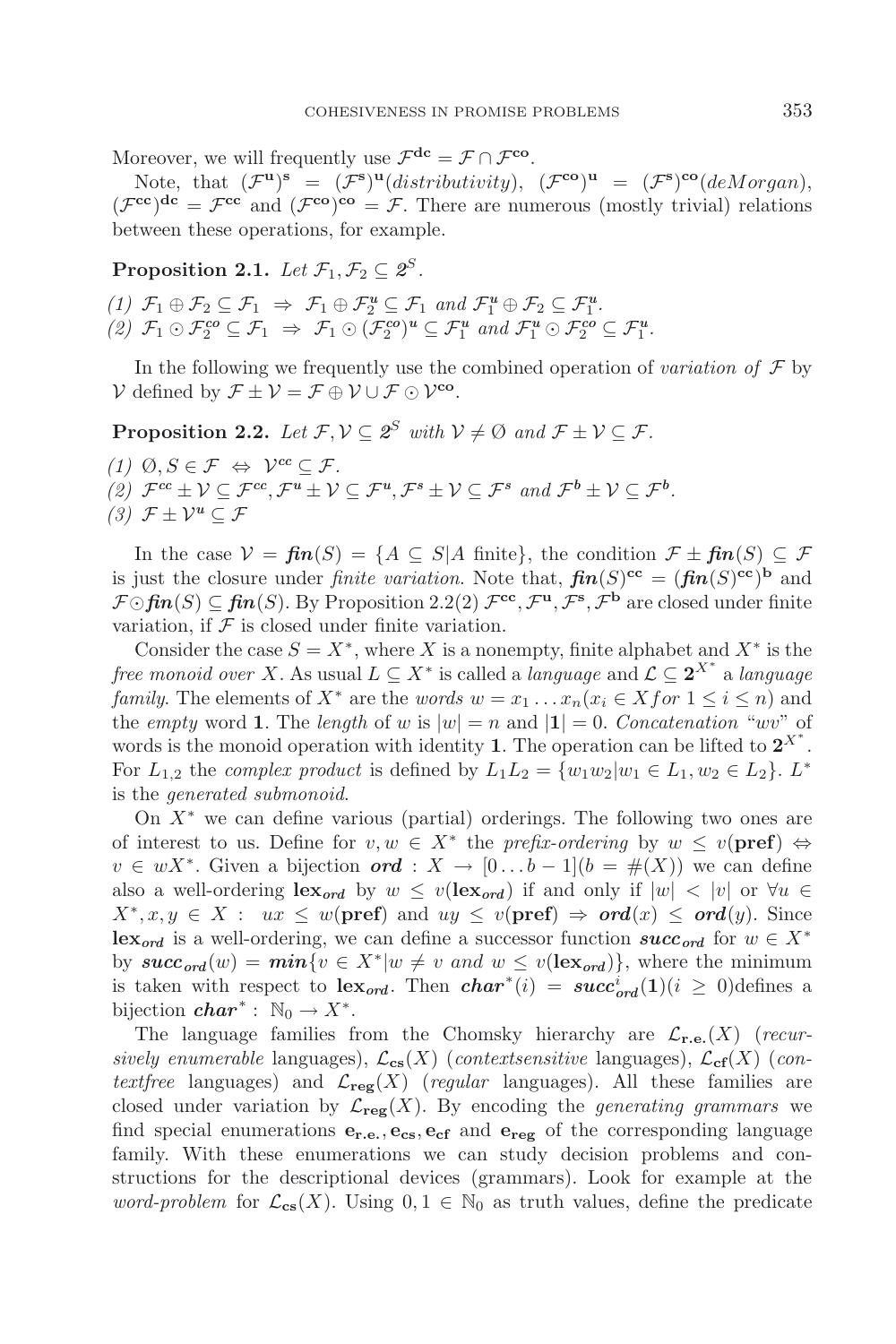$word_{cs}(i, j) = "char^*(i) \in e_{cs}(j)"$   $(i, j \ge 0)$ . Then  $word_{cs} \in rec_2$ , where  $rec_n(n \geq 0)$  is the set of *n*-ary *recursive* functions. In the case of *complexity classes* C we can find enumerations **e**<sub>C</sub>, such that  $word_{\mathcal{C}}(i, j) = "char^*(i) \in e_{\mathcal{C}}(j)$ "  $(i, j \geq 0)$  is recursive. Here we have to use as descriptional devices Turing machines with reasonable resource bounds (*time-/space-constructibility* (see [\[3\]](#page-18-1))). More general, let  $word_{\mathbf{e}}(i, j) = "char^*(i) \in \mathbf{e}(j)"~(i, j \ge 0)$  for any  $\mathbf{e}: \mathbb{N}_0 \to 2^{X^*}.$  We call  $\mathbf{e}$ *WP-recursive* if and only if *word*<sub>**e**</sub>  $\in$  *rec*<sub>2</sub>. A language family  $\mathcal{L}$  is *WP-recursive*, if a WP-recursive enumeration **e** of  $\mathcal{L}$  exists. In this case  $\mathcal{L} \subset \mathcal{L}_{rec}(X) = \mathcal{L}_{r.e.}(X)^{dc}$ (*recursive* languages). Note, that for WP-recursive families a *uniform* solution for the word-problem exists. Complexity classes are WP-recursive and closed under variation by  $\mathcal{L}_{\text{reg}}(X)$ .

Considering  $\mathcal{L}_{reg}(X)$  and  $\mathcal{L}_{cf}(X)$  we obtain by the classical decidability results, that the predicates  $empty_{cf}(i) = "e_{cf}(i) = \emptyset"$  and  $finite_{cf}(i) = "e_{cf}(i) \in$  $\mathbf{f}in(X^*)$ " (i  $\geq$  0) are recursive. Moreover,  $f_{\text{sect}} \in \mathbf{rec}_2$  (*intersection with regular sets*) and  $f_{\text{comp}} \in \text{rec}_1$  (*complementation of regular sets*) exist with  $\mathbf{e}_{\text{cf}}(i)$  ∩  $\mathbf{e}_{\text{reg}}(j) = \mathbf{e}_{\text{cf}}(f_{\text{sect}}(i,j))$  and  $\mathbf{e}_{\text{reg}}(i)$ <sup>c</sup> =  $\mathbf{e}_{\text{reg}}(f_{\text{comp}}(i))(i,j)$  ≥ 0). Using all these functions, we find  $\boldsymbol{incl}(i, j) = \text{``e}_{\boldsymbol{cf}}(i) \subseteq \boldsymbol{e}_{\boldsymbol{reg}}(j)$ "=  $\mathbf{empty}_{\text{cf}}(f_{\text{sect}}(i, f_{\text{comp}}(j)))(i, j \geq 0)$ , hence  $\mathbf{incl} \in \mathbf{rec}_2$ .

In the following, at various points we are faced with marking languages at the left, *i.e.* we have to consider the *left translation* "wL".

**Proposition 2.3.** *For all languages*  $L$ ,  $L_{1,2}$  *and*  $w \in X^*$ :

*(1)*  $w(L_1 \cup L_2) = wL_1 \cup wL_2$  *and*  $w(L_1 \cap L_2) = wL_1 \cap wL_2$ *, (2)*  $wL^c = (wL)^c ∩ wX^*$  *and*  $(wL)^c = wL^c ∪ (wX^*)^c$ *.* 

For a language family  $\mathcal L$  define  $\mathcal L^{\text{Itr}} = \{wL|w \in X^*, L \in \mathcal L\}$  (*left translation*).  $\mathcal{L}^{\text{Itr}}$  is another closure operation and  $\mathcal{L} = \mathcal{L}^{\text{Itr}}$  if and only if  $xL \in \mathcal{L}$  for any  $x \in X$ . Moreover, a companion to Proposition 2.2(1) (with  $\mathcal{V} = \mathbf{f} \mathbf{in}(X^*)$ ) holds.

**Proposition 2.4.** Let  $\mathcal{L} = \mathcal{L}^u = \mathcal{L}^{tr}$ . Then  $\mathbf{fin}(X^*)^{cc} \subset \mathcal{L}$  if and only if  $\emptyset$ , *1*, *X*<sup>\*</sup> ∈ *L*.

*Proof.* Let  $\emptyset, \mathbf{1}, X^* \in \mathcal{L}$ . Since  $w = w\mathbf{1}$  and  $\mathcal{L} = \mathcal{L}^{\text{Itr}}$ , singletons are in  $\mathcal{L}$ . But then  $\mathbf{f} \mathbf{n}(X^*) \subset \mathcal{L}$ , because  $\mathcal{L} = \mathcal{L}^{\mathbf{u}}$ . Let  $X^k = \{w \in X^* | |w| = k\}$   $(k \geq 0)$ . Then  $X^k$  is finite. Hence  $X^k X^*$  is the finite union of sets  $wX^*$ , *i.e.*  $X^k X^* \in \mathcal{L}^{\mathbf{u}} = \mathcal{L}$ . Let  $L \in \mathbf{fin}(X^*)$  and  $k > \max\{|w||w \in L\}$ , then  $L^{\mathbf{c}} = (\langle X^k X^* \rangle^{\mathbf{c}} \setminus L) \cup X^k X^*$ . Note that  $((X<sup>k</sup> X<sup>*</sup>)<sup>c</sup>\angle L)$  is finite and therefore an element of  $\mathcal L$  as shown before. In total  $L^c$  ∈  $\mathbf{fin}(X^*) \oplus \mathcal{L} \subseteq \mathcal{L}^{\mathbf{u}} = \mathcal{L}, i.e.$   $\mathbf{fin}(X^*)^{\mathbf{co}} \subseteq \mathcal{L}$ .  $\Box$ 

In connection with boolean operations we get

**Lemma 2.5.** *If*  $\mathcal{L} = \mathcal{L}^{ltr}$ , *then* 

(1)  $(\mathcal{L}^u)^{thr} = \mathcal{L}^u$  *and*  $(\mathcal{L}^s)^{thr} = \mathcal{L}^s$ *. (2)*  $(\mathcal{L}^{cc})^{ltr} = \mathcal{L}^{cc}$ , *if additionally*  $\mathcal{L} \pm \mathcal{L}_{\text{req}}(X) \subseteq \mathcal{L}$ .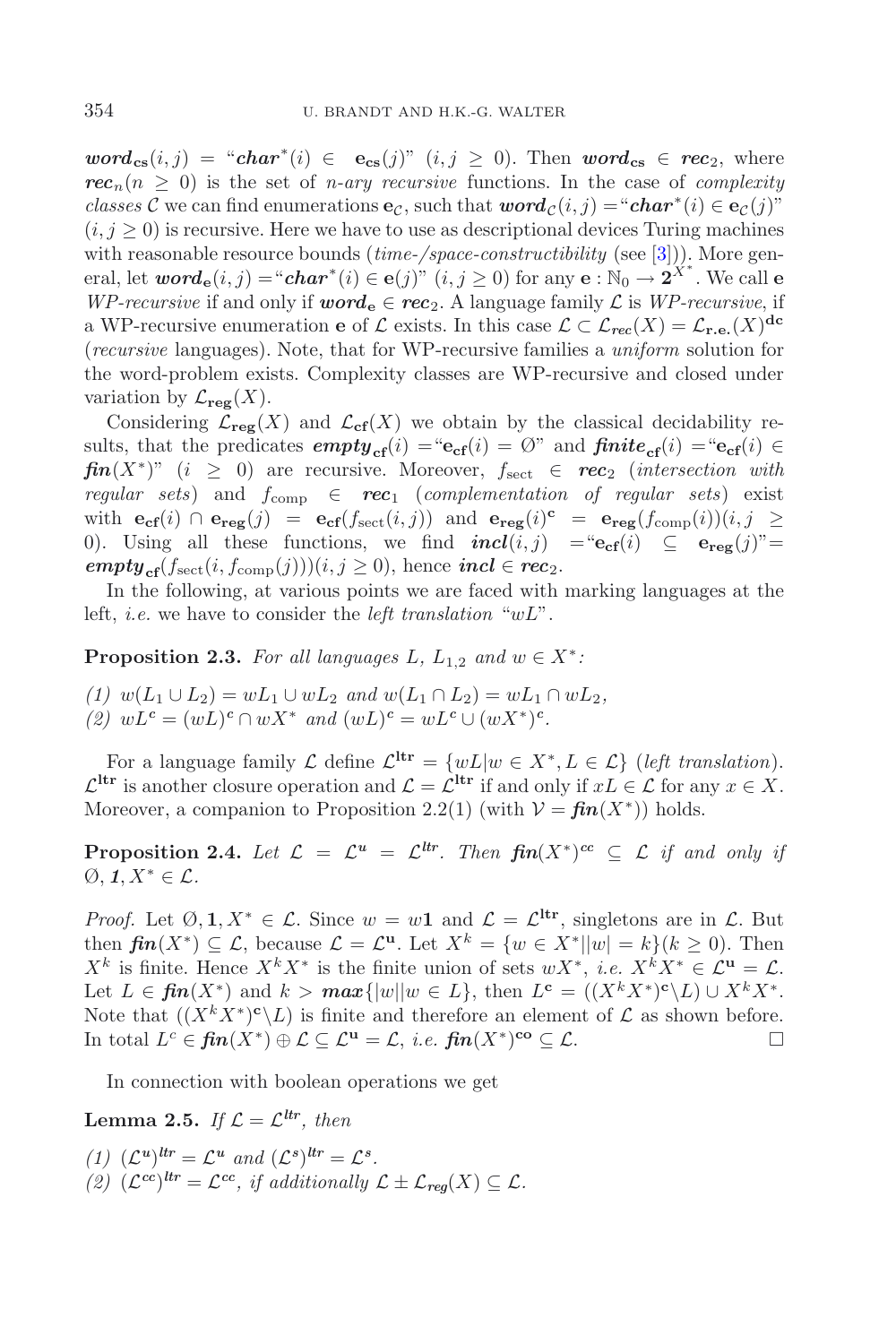*Proof.*

- (1) By Proposition 2.3(1):  $(\mathcal{L}^{\mathbf{u}})^{\mathbf{dr}} \subseteq (\mathcal{L}^{\mathbf{dr}})^{\mathbf{u}} = \mathcal{L}^{\mathbf{u}}$ . Analogously,  $(\mathcal{L}^{\mathbf{s}})^{\mathbf{dr}} \subseteq \mathcal{L}^{\mathbf{s}}$ .
- (2) Since  $wX^* \in \mathcal{L}_{reg}(X)$  for all  $w \in X^*$ , we get by our assumption, Proposition 2.3(2) and Proposition 2.2(2)  $(\mathcal{L}^{\mathbf{co}})^{\mathbf{ltr}} \subseteq (\mathcal{L}^{\mathbf{ltr}})^{\mathbf{co}} \odot \mathcal{L}_{\mathbf{reg}}(X) \subseteq (\mathcal{L}^{\mathbf{ltr}})^{\mathbf{cc}} \pm$  $\mathcal{L}_{reg}(X) = \mathcal{L}^{cc} \pm \mathcal{L}_{reg}(X) \subseteq \mathcal{L}^{cc}$ . This shows  $(\mathcal{L}^{cc})^{\text{ltr}} \subseteq \mathcal{L}^{cc}$ .

Next we look at the inverse of left translations (removing left markers).

**Definition 2.6.**  $\mathcal{L}$  is *ltr-cancellative* if and only if for all  $L \subseteq X^*$  and  $w \in X^*$ :  $wL \in \mathcal{L} \Rightarrow L \in \mathcal{L}.$ 

**Proposition 2.7.** *If* L *is ltr-cancellative, then*

*(1)* L*<sup>u</sup> is ltr-cancellative*

*(2)*  $\mathcal{L}^{co}$  *is ltr-cancellative, if additionally*  $\mathcal{L} \pm \mathcal{L}_{\text{req}}(X) \subseteq \mathcal{L}$ .

*Proof.* (1) Let  $wL = L_1 \cup ... \cup L_n$  with  $L_i \in \mathcal{L}$  for  $1 \leq i \leq n$ . Then each  $L_i \subseteq wX^*$ , *i.e.*  $L_i = wL'_i$ . Since  $\mathcal L$  is ltr-cancellative,  $L'_i \in \mathcal L$ . But then  $L =$  $L'_1 \cup \ldots \cup L'_n \in \mathcal{L}^{\mathbf{u}}$ . (2) If  $wL \in \mathcal{L}^{\mathbf{co}}$ , then  $(wL)^{\mathbf{c}} \in \mathcal{L}$ . Since  $(wL)^{\mathbf{c}} = wL^{\mathbf{c}} \cup (wX^*)^{\mathbf{c}}$ by Proposition 2.3(2) and  $\mathcal{L} \pm \mathcal{L}_{reg}(X) \subseteq \mathcal{L}$ , we get  $wL^{\mathbf{c}} \in \mathcal{L}$  and therefore  $L^{\mathbf{c}} \in \mathcal{L}$ . Hence  $L \in \mathcal{L}^{\mathbf{co}}$ , *i.e.*  $\mathcal{L}^{\mathbf{co}}$  is ltr-cancellative.

All families from the Chomsky hierarchy and all complexity classes are ltrcancellative and closed under left translation.

## 3. Cohesiveness

**Definition 3.1.** A is *F*-*cohesive* ( $A \in \mathbf{cohesive}(\mathcal{F})$ ) if and only if  $A \notin \mathbf{fin}(S)$ and for any  $B \in \mathcal{F}^{dc}$ :  $(A \cap B \notin \mathbf{fin}(S) \Rightarrow A \cap B^c \in \mathbf{fin}(S)).$ 

**Remark 3.2.** The definition of cohesiveness given in Section 12.3 of [8] is equivalent to  $\mathcal{L}_{\mathbf{r.e.}}(X)^{\mathbf{cc}}$ -cohesiveness.

Directly from the definition we get

## **Proposition 3.3.** *(1)*  $\mathbf{co} \mathbf{h} \mathbf{e} \mathbf{e} \mathbf{v} \mathbf{e} \mathbf{f}(\mathcal{F}) = \mathbf{co} \mathbf{h} \mathbf{e} \mathbf{e} \mathbf{v} \mathbf{e} \mathbf{e} \mathbf{f}(\mathcal{F}^{dc}) = \mathbf{co} \mathbf{h} \mathbf{e} \mathbf{e} \mathbf{v} \mathbf{e} (\mathcal{F}^{dc})$  $(2)$   $\mathcal{F}_1 \subseteq \mathcal{F}_2 \Rightarrow \text{cohesive}(\mathcal{F}_2) \subseteq \text{cohesive}(\mathcal{F}_1)$ .

Next we study the influence of closure operations on cohesiveness. Especially, we discuss boolean operations and closure under finite variation and left translation.

**Lemma 3.4.** *If*  $\mathcal{F} = \mathcal{F}^{cc}$ , *then*  $\mathbf{cohesive}(\mathcal{F}) = \mathbf{cohesive}(\mathcal{F}^b)$ .

*Proof.* By our assumption  $\mathcal{F}^{\mathbf{b}} = (\mathcal{F}^{\mathbf{s}})^{\mathbf{u}}$ . Consider  $A \in \mathbf{cohesive}(\mathcal{F})$  and  $B \in \mathcal{F}^{\mathbf{b}}$ with  $A \cap B \notin \mathbf{fin}(S)$ . Then  $B = B_1 \cup \ldots \cup B_n$  with  $B_i \in \mathcal{F}^s$  for  $1 \leq i \leq n$ . Now,  $A \cap (B_1 \cup \ldots \cup B_n) = (A \cap B_1) \cup \ldots \cup (A \cap B_n) \notin \mathbf{fin}(S)$ . But then  $C = B_i$  exists with  $A \cap C \notin \mathbf{fin}(S)$ . Since  $C \subseteq B$ , we know that  $A \cap B^{\mathbf{c}} \subseteq A \cap C^{\mathbf{c}}$ . Hence, if  $A \cap C^{\mathbf{c}} \in \mathbf{fin}(S)$ , then  $A \cap B^{\mathbf{c}} \in \mathbf{fin}(S)$ .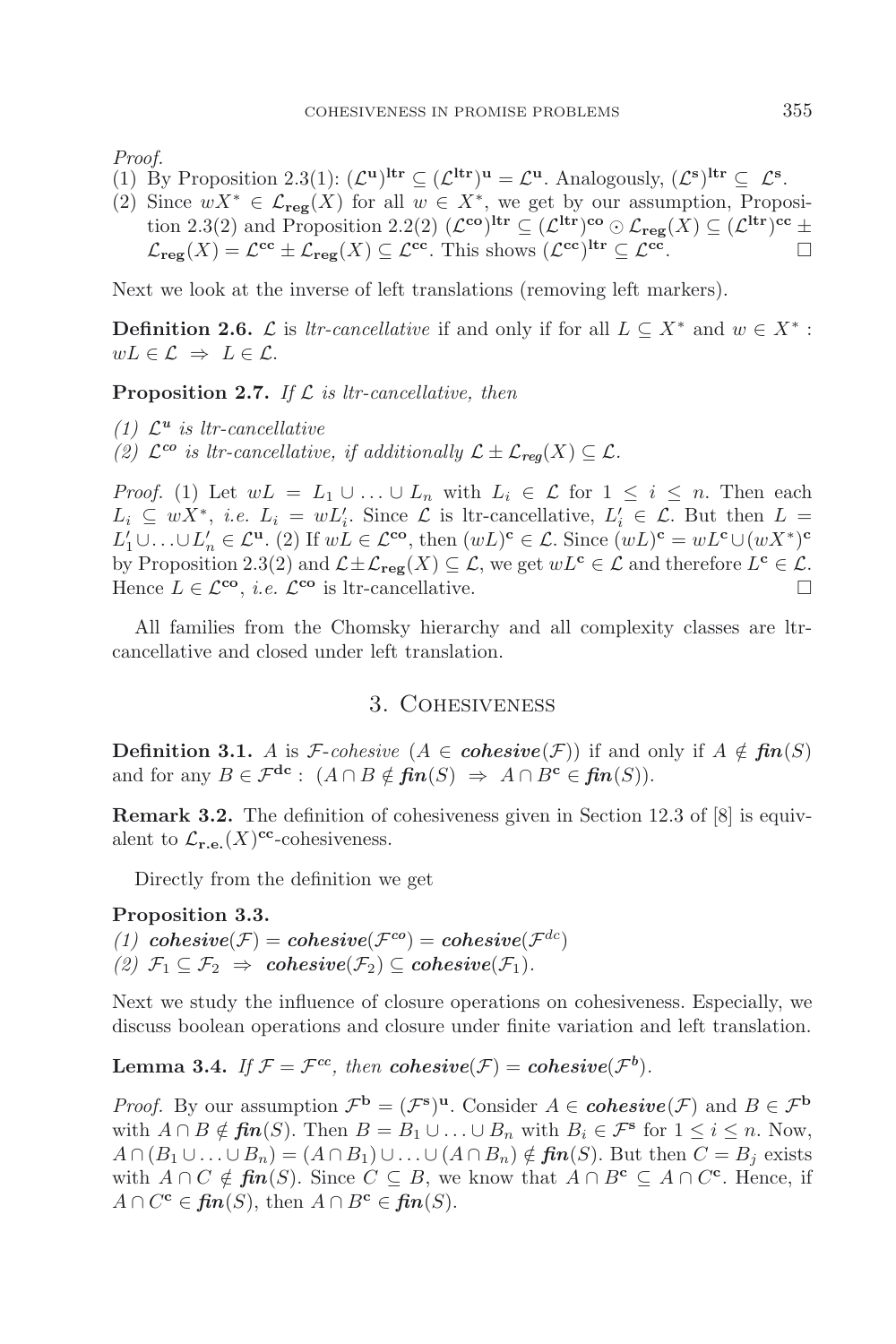Since  $C \in \mathcal{F}^s$ ,  $C = C_1 \cap \ldots \cap C_m$  with  $C_i \in \mathcal{F}$  for  $1 \leq i \leq m$ . Furthermore,  $A \cap C \notin \mathbf{fin}(S)$ , so that for every i,  $A \cap C_i \notin \mathbf{fin}(S)$ . But then, by the cohesiveness of A,  $A \cap C_i^{\mathbf{c}} \in \mathbf{fin}(S)$  for  $1 \leq i \leq m$  and therefore  $A \cap C^{\mathbf{c}} = A \cap (C_1 \cap \ldots \cap C_m)^{\mathbf{c}} =$  $A \cap (C_1^{\mathbf{c}} \cup ... \cup C_m^{\mathbf{c}}) = (A \cap C_1^{\mathbf{c}}) \cup ... \cup (A \cap C_n^{\mathbf{c}}) \in \mathbf{fin}(S).$ 

**Proposition 3.5.** *cohesive*(F) *is closed under finite variation.*

*Proof.* Consider  $A \in \mathbf{cohesive}(\mathcal{F})$ ,  $C \in \mathbf{fin}(S)$  and some  $B \in \mathcal{F}$ . Assume that  $(A \cup C) \cap B = (A \cap B) \cup (C \cap B) \notin \mathbf{fin}(S)$ . Since  $C \cap B \in \mathbf{fin}(S)$ ,  $A \cap B \notin \mathbf{fin}(S)$ and therefore  $A \cap B^c \in \mathbf{fin}(S)$  due to the cohesiveness of A. Since  $C \cap B^c \in \mathbf{fin}(S)$ as well,  $(A \cup C) \cap B^{\mathbf{c}} = (A \cap B^{\mathbf{c}}) \cup (C \cap B^{\mathbf{c}}) \in \mathbf{fin}(S)$ .

In the second step, assume that  $(A \cap C^c) \cap B = (A \cap B) \cap C^c \notin \mathbf{fin}(S)$ . Then  $A \cap B \notin \mathbf{fin}(S)$ , *i.e.*  $A \cap B^{\mathbf{c}} \in \mathbf{fin}(S)$ , because A is *F*-cohesive. But then  $(A \cap C^{\mathbf{c}}) \cap B^{\mathbf{c}} = (A \cap B^{\mathbf{c}}) \cap C^{\mathbf{c}} \in \mathbf{fin}(S).$ 

For  $S = X^*$  and left translation we can show

**Lemma 3.6.** *If*  $\mathcal{L}$  *is ltr-cancellative,*  $\mathcal{L} = \mathcal{L}^{tr}$  *and*  $\mathcal{L} \pm \mathcal{L}_{\text{req}}(X) \subseteq \mathcal{L}$ *, then for any*  $L ∈ \mathcal{L}, w ∈ X^* : L ∈ \mathbf{co} \mathbf{h} \mathbf{e} \mathbf{s} \mathbf{i} \mathbf{v} \mathbf{e}(\mathcal{L})$  *if and only if*  $wL ∈ \mathbf{co} \mathbf{h} \mathbf{e} \mathbf{s} \mathbf{i} \mathbf{v} \mathbf{e}(\mathcal{L})$ .

*Proof.* Suppose  $L \in \mathbf{cohesive}(\mathcal{L})$ , *i.e.*  $L \cap B \notin \mathbf{fin}(S)$  implies  $L \cap B^c \in \mathbf{fin}(S)$ for any  $B \in \mathcal{L}$ . Consider  $w \in X^*$  and  $B \in \mathcal{L}^{\text{dc}}$  with  $wL \cap B \notin \text{fin}(S)$ . Then we have to show, that  $wL \cap B^c \in \mathbf{fin}(S)$ . Clearly,  $wL \cap B = w(L \cap A)$  for A with  $wA = B \cap wX^*$ . Thus,  $A \in \mathcal{L}$ , since  $\mathcal{L}$  is ltr-cancellative and closed under finite variation by regular sets. By the same arguments we get  $A^c \in \mathcal{L}$ , too: To see this, observe that  $wA^c = (wA)^c \cap (wX^*)$  by Proposition 1.3(2) and therefore  $wA^{\mathbf{c}} = (B \cap wX^*)^{\mathbf{c}} \cap wX^* = (B^{\mathbf{c}} \cup (wX^*)^{\mathbf{c}}) \cap wX^* = B^{\mathbf{c}} \cap wX^*$ .

Now,  $wL \cap B$  ∉  $\mathbf{fin}(S)$  implies  $L \cap A$  ∉  $\mathbf{fin}(S)$ . Hence,  $L \cap A^c \in \mathbf{fin}(S)$  by the cohesiveness of L. Since by Proposition 2.3(1),  $w(L \cap A^c) = wL \cap wA^c$  $wL \cap (B^c \cap wX^*) = wL \cap B^c, wL \cap B^c$  must be finite, too.

Conversely, suppose  $wL \in \mathbf{cohesive}(\mathcal{L})$  for some  $w \in X^*$ . Fix  $B \in \mathcal{L}^{dc}$  with  $L ∩ B \notin \mathbf{fin}(S)$ . We show, that  $L ∩ B^c$  is finite. Observe, that  $wB ∈ \mathcal{L}^{dc}$  by the closure properties of L. Now,  $L \cap B \notin \mathbf{fin}(X^*)$  implies  $wL \cap wB^c \notin \mathbf{fin}(X^*)$  and therefore  $wL \cap (wB)^c \in \mathbf{fin}(X^*)$ , because  $wL$  is *L*-cohesive. But  $wL \cap (wB)^c =$  $wL \cap wB^{\mathbf{c}} = w(L \cap B^{\mathbf{c}}), \ i.e. \ L \cap B^{\mathbf{c}} \in \mathbf{fin}(X^*)$ .

The existence of cohesive sets for denumerable set families is guaranteed by a result of Dekker and Myhill (*cf.* Thm. VI in Sect. 12.3 of [\[8\]](#page-18-3)).

**Theorem 3.7** (Dekker and Myhill). Let  $\mathcal F$  be a denumerable set family. Then for *any*  $A \notin \textit{fin}(S)$  *there is a subset* B *of* A *with*  $B \in \textit{cohesive}(\mathcal{F})$ .

The following fact is obvious:

**Proposition 3.8.** *If*  $B \subseteq A, B \notin \textit{fin}(S)$  and  $A \in \textit{cohesive}(F)$  then  $B \in$  $cohesive(\mathcal{F}).$ 

A natural generalization of Theorem VII(ii) in Section 12.3 of [\[8\]](#page-18-3) is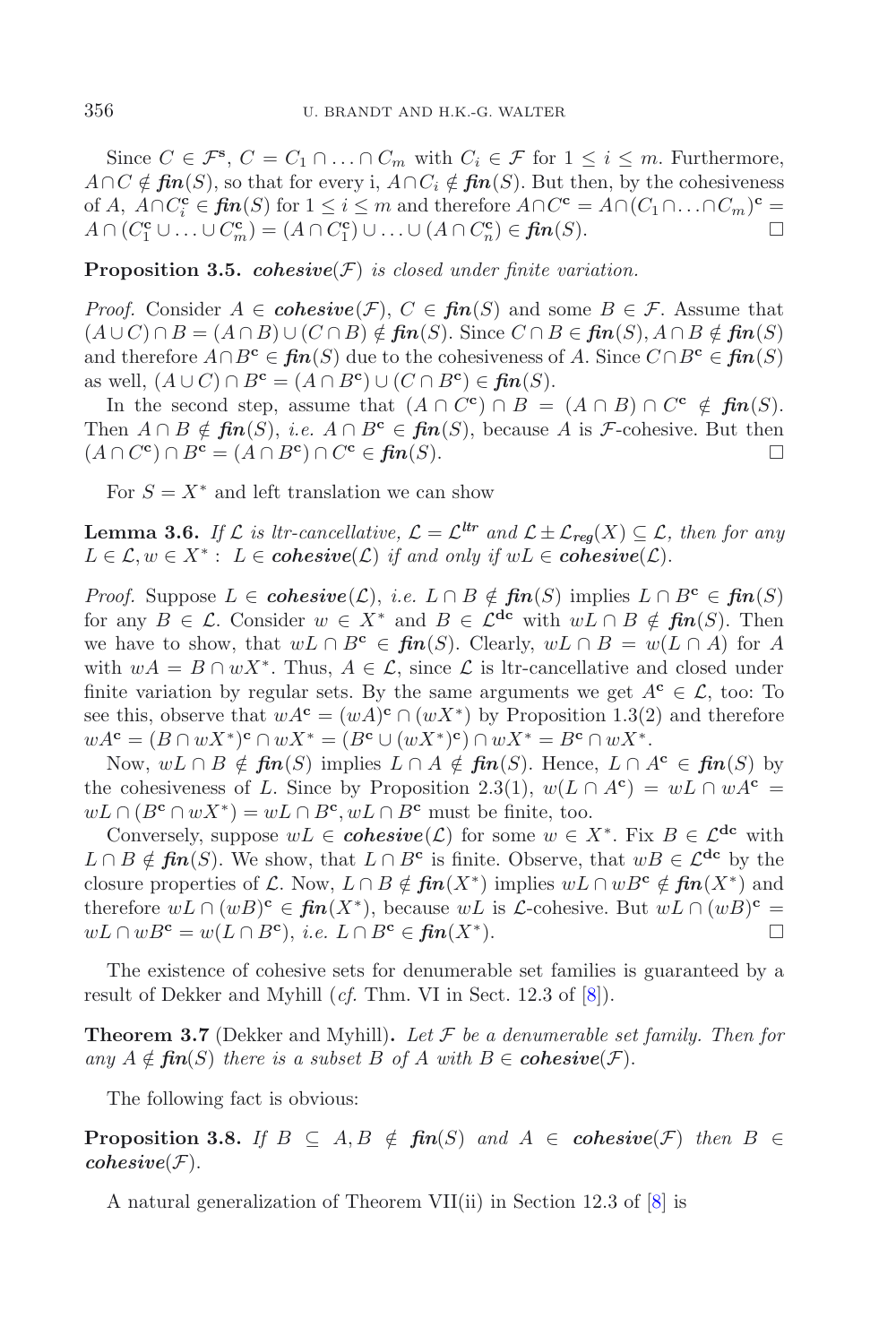**Lemma 3.9.** *If*  $A, B \in \mathbf{cohesive}(\mathcal{F})$  *and*  $A \cap B \notin \mathbf{fin}(S)$  *then*  $A \cup B \in \mathbf{co}hesive(\mathcal{F}).$ 

**Remark 3.10.** Note that the condition " $A \cap B \notin \mathbf{fin}(S)$ " in Lemma 3.9 is necessary. To see this, consider  $X = \{a, b\}$  and  $\mathcal L$  satisfying the condition of Lemma 3.6. If  $L \in \mathbf{cohesive}(\mathcal{L})$ , then  $aL, bL \in \mathbf{cohesive}(\mathcal{L})$ . But  $(aL \cup bL) \cap aX^* = aL \notin$ *fin*(X<sup>\*</sup>) and  $bL \subseteq (aL \cup bL) \cap (aX^*)^c \notin \mathit{fin}(X^*)$ . Hence,  $aL \cup bL \notin \mathit{cohesive}(\mathcal{L})$ .

Cohesiveness is a stronger condition than immunity for sets in connection with set families. For a set family  $\mathcal F$  a set A is defined to be  $\mathcal F$ -immune if it is infinite and has no infinite subset in F, *i.e.* if  $A^c \cap B \neq \emptyset$  for any  $B \in \mathcal{F}\backslash \mathbf{fin}(S)$  (*cf. e.g.* [\[3](#page-18-1)[,8\]](#page-18-3)). Let  $\mathbf{immune}(\mathcal{F})$  denote the family of all  $\mathcal{F}\text{-immune sets}$ . Clearly, infinite subsets of F-immune sets are F-immune and  $\mathbf{immune}(\mathcal{F}_2) \subseteq \mathbf{immune}(\mathcal{F}_1)$ , if  $\mathcal{F}_1 \subseteq \mathcal{F}_2$ .

**Proposition 3.11.** *If*  $\mathcal F$  *is closed under finite variation and*  $A \in \mathbf{cohesive}(\mathcal F) \setminus \mathcal F$ *then*  $A \in \mathbf{immune}(\mathcal{F})$ .

*Proof.* Suppose  $B \in \mathcal{F} \setminus \mathbf{fin}(S)$  exists with  $A^c \cap B = \emptyset$ . Then  $A \cap B = B \notin \mathbf{fin}(S)$ and therefore  $A \cap B^c \in \mathbf{fin}(S)$ , because A is *F*-cohesive. Since *F* is closed under finite variation  $A = B \cup (A \cap B^c) \in \mathcal{F}$  – a contradiction.

**Remark 3.12.** Theorem V in Section 12.3 of [\[8](#page-18-3)] shows, that any  $L \in$ *cohesive*( $\mathcal{L}_{\mathbf{r.e.}}(X)$ <sup>cc</sup>) is not only immune but hyperimmune and even hyperhyperimmune.

**Example 3.13.** Let  $X = \{a, b\}$ . Then  $A = \{a^n b^n | n > 0\}$  is  $\mathcal{L}_{\text{reg}}(X)$ -immune (use the pumping lemma for  $\mathcal{L}_{\text{reg}}(X)$ ), but not  $\mathcal{L}_{\text{reg}}(X)$ -cohesive (consider *e.g.*)  $R = (a^2)^*(b^2)^*$ .

**Example 3.14.** L-cohesive languages need not necessarily be outside of  $\mathcal{L}$ :

- (1) Any  $A \notin \mathbf{fin}(S)$  is  $\mathbf{fin}(S)^{\mathbf{cc}}$ -cohesive, for example  $X^*(\in \mathbf{fin}(X^*)^{\mathbf{cc}})$ .
- (2) By a theorem of Friedberg  $L \in \mathcal{L}_{\mathbf{r.e.}}(X)^{co}$  exists with  $L \in$ *cohesive*( $\mathcal{L}_{\mathbf{r.e.}}(X)^{cc}$ ) (see Thm. XI in Sect. 12.4 of [\[8](#page-18-3)] for details).

### 4. Cohesiveness of languages

We derive special results for cohesiveness with respect to language families, especially for the families from the Chomsky hierarchy and complexity classes. For all these families  $\mathcal L$  any  $\mathcal L$ -cohesive language has a specific structural property. This property is connected to infinite words. Infinite words can be defined using **pref**-isotone and length-preserving functions.

**Definition 4.1.**  $f : \mathbb{N}_0 \to X^*$  is *sequential* if and only if for any  $n \geq 0$  :  $|f(n)| =$ *n* and  $f(n) \leq f(n+1)$ (**pref**).

**Lemma 4.2.** *If*  $#(X) > 1$  *and*  $L \in \mathbf{cohesive}(\mathcal{L}_{\mathbf{req}}(X))$ *, then a sequential*  $f_L: \mathbb{N}_0 \to X^*$  *exists with*  $L \setminus f_L(n)X^* \in \mathbf{fin}(X^*)$  *for any*  $n \geq 0$ .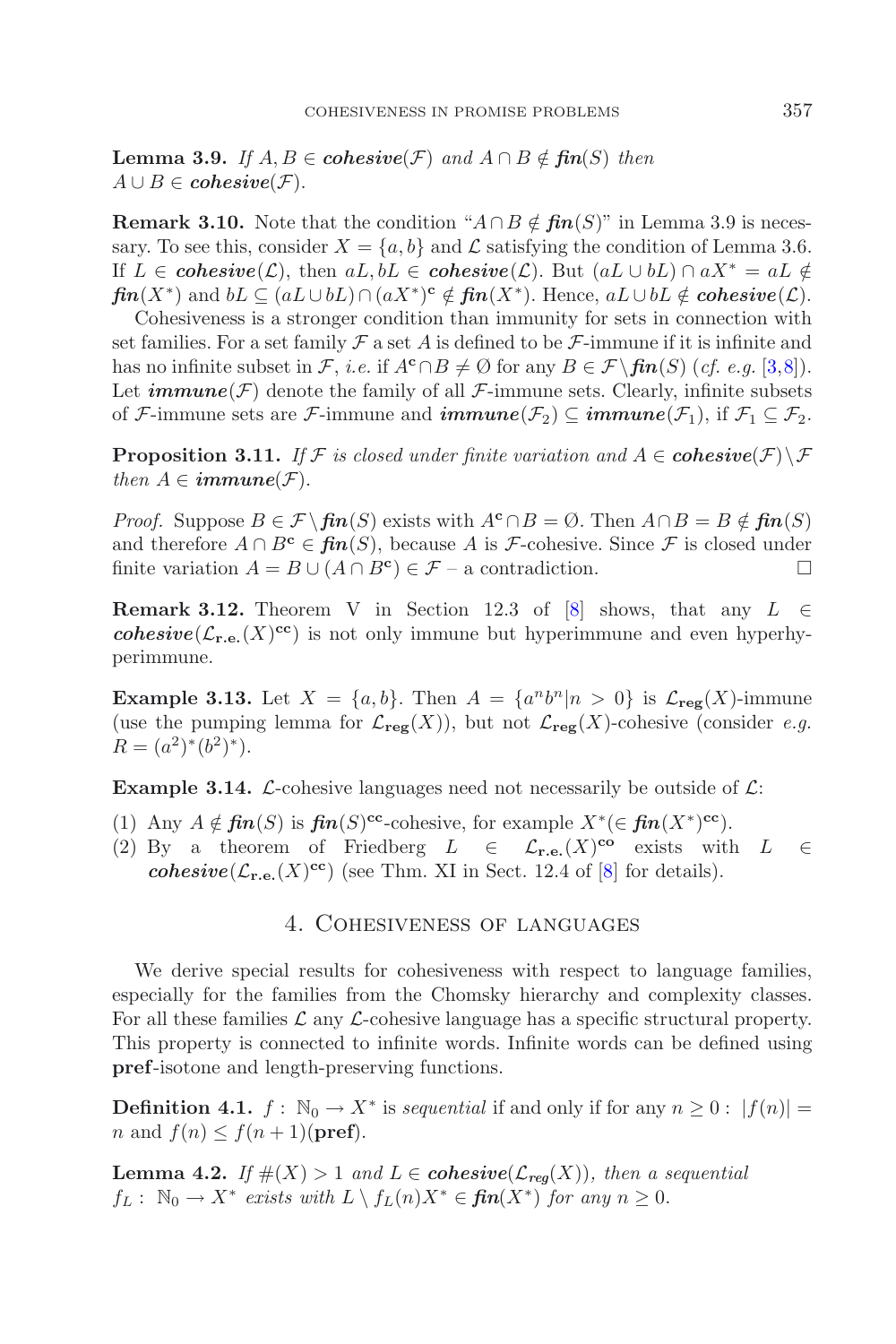*Proof.* The key to the proof is the following

**Assertion.** If  $L \in \mathbf{cohesive}(\mathcal{L}_{\text{reg}}(X))$ , then for all  $u, v \in X^*$  with  $|u| = |v|$ :  $L \cap uX^*, L \cap vX^* \notin \mathit{fin}(X^*)$  implies  $u = v$ .

Suppose the contrary, *i.e.*  $u, v \in X^*$  exist with  $|u| = |v|, L \cap uX^*, L \cap vX^* \notin$  $\mathbf{f}$ **in** $(X^*)$  and  $u \neq v$ . Then  $uX^* \cap vX^* = \emptyset$ . Hence,  $vX^* \cap L \subseteq (uX^*)^c \cap L$  and therefore  $(uX^*)^c \cap L \notin \mathbf{fin}(X^*)$ . Thus,  $L \notin \mathbf{cohesive}(\mathcal{L}_{\mathbf{reg}}(X))$  – a contradiction.

Since  $L \notin \mathbf{fin}(X^*)$ , we can find to any  $n \geq 0$  some  $w \in X^*$  with  $|w| = n$  and  $L \cap wX^* \notin \mathbf{fin}(X^*)$ . Define  $f_L(n) = w$ . By the assertion  $f_L$  is uniquely determined. Furthermore, if  $u \leq w(\textbf{pref})$ , then  $L \cap wX^* \subseteq L \cap uX^*$ . Hence,  $L \cap uX^* \notin \textbf{fin}(X^*)$ and by the assertion  $f_L(|u|) = u$ . That is,  $f_L$  is sequential. Moreover, since  $L \in$ *cohesive*( $\mathcal{L}_{reg}(X)$ ),  $L \cap (f_L(n)X^*)^c \in \mathbf{fin}(X^*)$  for all  $n \geq 0$ .  $\Box$ 

From the assertion in this proof we get additionally the following

**Corollary 4.3.** *If*  $\#(X) > 1$  *and*  $L \in \mathbf{cohesive}(\mathcal{L}_{\mathbf{req}}(X))$ *, then for any*  $L' \subseteq L$ *with*  $L' \notin \textit{fin}(X^*) : f_L = f_{L'}$ .

*Proof.* Suppose  $n \geq 0$  exists with  $f_L(n) \neq f_{L'}(n)$ . We know by Lemma 4.2 and Proposition 3.8 that  $L' \cap f_{L'}(n)X^*, L \cap f_L(n)X^* \notin \mathit{fin}(X^*)$ . Furthermore,  $L' \cap$  $f_{L'}(n)X^* \subseteq L \cap f_{L'}(n)X^*$ . Hence,  $L \cap f_{L'}(n)X^*$  is infinite. This is a contradiction to the above assertion.  $\Box$ 

Next, we focus our attention to  $\mathcal{L}_{reg}(X)$ -cohesiveness in connection with  $\mathcal{L}_{cf}(X)$ and  $\mathcal{L}_{cs}(X)$ . To  $L \subseteq X^*$  we associate the *length-language*  $|L| = \lambda_X(L)$ , where  $\lambda_X(w) = a^{|w|}(w \in X^*)$ . Define  $\mathcal{L}_{\text{reg}}(X) = \{L \subseteq X^* | |L| \in \mathcal{L}_{\text{reg}}(a)\}$ . Note that  ${a^n b^n a^n | n \geq 0} \in \mathcal{L}_{\text{tree}}({a, b}).$ 

**Lemma 4.4.** *If*  $L \in \mathcal{L}_{lreq}(X)$ *, then*  $L \notin \mathbf{cohesive}(\mathcal{L}_{req}(X))$ *.* 

*Proof.*  $|L| \in \mathcal{L}_{reg}(a)$  and  $|L| \notin \mathbf{fin}(a^*)$ , since  $L \notin \mathbf{fin}(X^*)$ . By the pumping lemma for  $\mathcal{L}_{reg}(a)$   $\alpha > 0$  and  $\beta \geq 0$  exist with  $(a^{\alpha})^* a^{\beta} \subseteq |L|$ . Consider  $R = (a^{2\alpha})^* a^{\beta} \in$  $\mathcal{L}_{reg}(a) \setminus \mathbf{fin}(a^*)$ . Then  $R \subseteq |L|$  and  $R^c \cap |L| \notin \mathbf{fin}(a^*)$ . But  $\lambda_X^{-1}(R)$ ,  $\lambda_X^{-1}(R^c) \in$  $\mathcal{L}_{reg}(X), L \cap \lambda_X^{-1}(R), L \cap \lambda_X^{-1}(R^c) \notin \textit{fin}(X^*)$  and  $\lambda_X^{-1}(R^c) \subseteq \lambda_X^{-1}(R)^c$ .  $\Box$ 

Since  $\mathcal{L}_{reg}(X) \subseteq \mathcal{L}_{cf}(X) \subseteq \mathcal{L}_{lreg}(X)$ , we get immediately

**Lemma 4.5.** *If*  $L \in \mathbf{cohesive}(\mathcal{L}_{cf}(X))$ *, then*  $L \notin \mathcal{L}_{cf}(X)$ *.* 

Inspecting the "construction" from the proof of the Dekker–Myhill-theorem (Thm. VI in Sect. 12.3 of [\[8](#page-18-3)]) yields

**Theorem 4.6.** *For any*  $L \in \mathcal{L}_{cf}(X) \setminus \mathbf{fin}(X^*)$  *a recursive language*  $L' \subseteq L$  *exists with*  $L' \in \mathbf{cohesive}(\mathcal{L}_{\mathbf{req}}(X)).$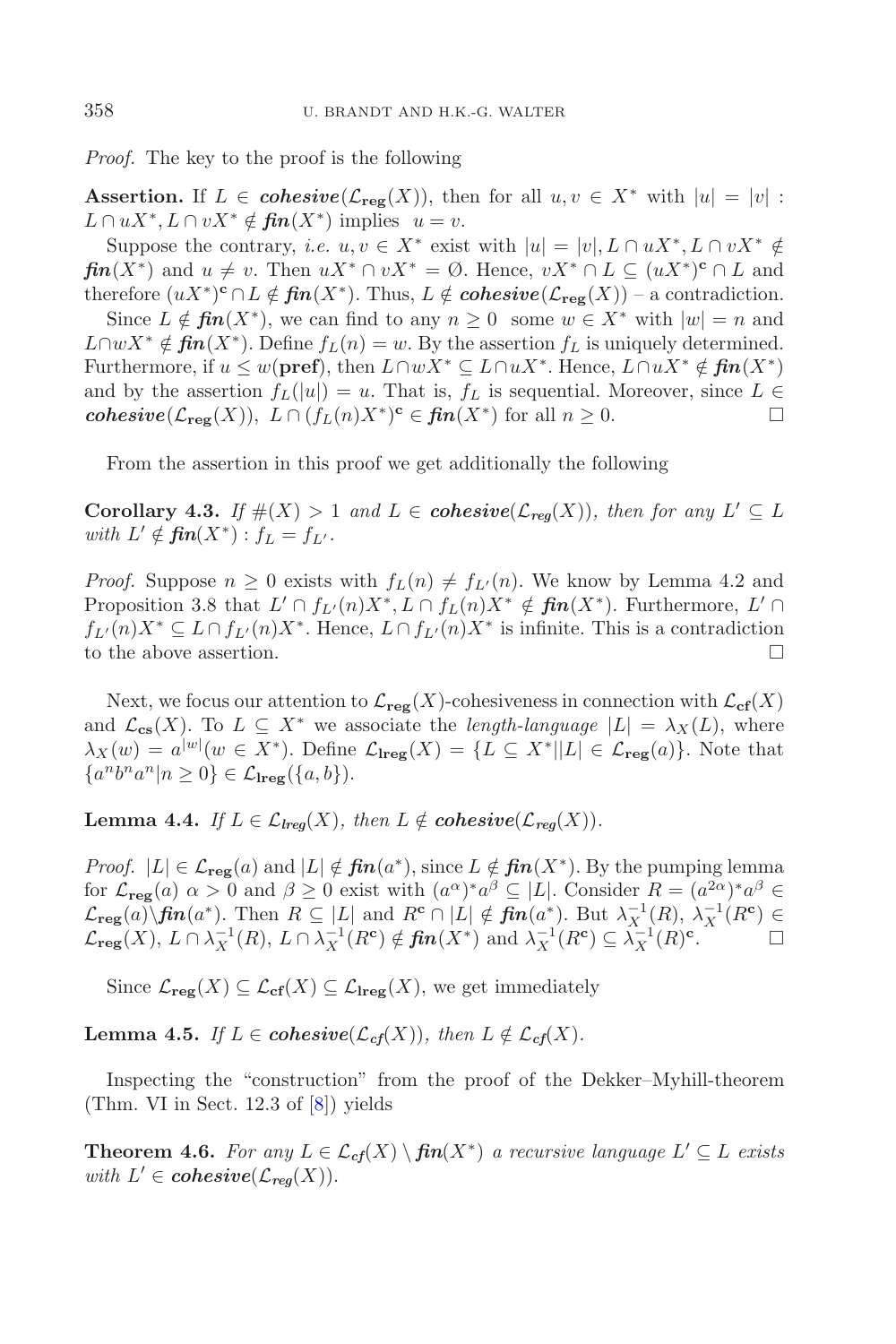*Proof.* We refine the proof of the Myhill–Dekker-theorem. Define inductively

$$
L_0 = L,
$$
  
\n
$$
L_{n+1} = \textbf{if } L_n \cap \mathbf{e}_{\textbf{reg}}(n) \notin \textbf{fin}(X^*) \textbf{ then } L_n \cap \mathbf{e}_{\textbf{reg}}(n) \textbf{ else } L_n \cap \mathbf{e}_{\textbf{reg}}(n)^c \textbf{ fi}
$$
  
\n
$$
(n \ge 0).
$$

Then for  $n \geq 0$   $L_{n+1} \subseteq L_n$  and  $L_n \in \mathcal{L}_{cf}(X)$ . Moreover,  $L_n \notin \mathit{fin}(X^*)$  and  $L_n \notin \mathbf{cohesive}(\mathcal{L}_{\mathbf{reg}}(X))$  by Lemma 4.5. Now, a function g exists with  $L_{q(n+1)} \subset$  $L_{g(n)} \subseteq L_n$ . Define the function h by  $h(n) = \min\{m|\mathbf{char}^*(m) \in L_{g(n)} \setminus L_{g(n+1)}\}$  $(n \geq 0)$ . Let  $L'' = char^*(h(\mathbb{N}_0))$ . The above mentioned proof of Theorem VI in Section 12.3 of [\[8\]](#page-18-3) asserts  $L'' \in \mathbf{cohesive}(\mathcal{L}_{\mathbf{reg}}(X)).$ 

It remains to prove, that any step in this construction is computable. Let  ${\bf e}_{\rm cf}(i_0) = L$ . Define

$$
f(0) = i_0,
$$
  
\n
$$
f(n+1) = \textbf{if finite}_{\textbf{cf}}(f_{\text{sect}}(f(n), n)) = 0 \textbf{ then } f_{\text{sect}}(f(n), n)
$$
  
\n
$$
\textbf{else } f_{\text{sect}}(f(n), f_{\text{comp}}(n)) \textbf{ fi } (n \ge 0).
$$

Since  $\text{finite}_{cf}$  is recursive,  $f \in \text{rec}_1$  and  $e_{cf}(f(n)) = L_n(n \ge 0)$ . Next, consider the predicate d defined by  $d(n, m) = "m > n)$  and  $(L_n = L_m)$ ". Then  $d(n, m) =$  $\mathbb{P}(m>n)$  and  $(\forall 1 \leq i \leq m-n: L_{n+i} = L_m)$ " = " $(m>n)$  and  $(\forall 0 \leq i \leq n)$ "  $m-n$ :  $(L_{n+i} \subseteq \mathbf{e}_{\text{reg}}(n+i))$  or  $(L_{n+i} \subseteq \mathbf{e}_{\text{reg}}(n+i))^c$ ". Using *incl* and  $f_{\text{comp}}$  we get  $d \in \text{rec}_2$ . By this the function  $g'(n) = \min\{m | (m > n) \text{ and } d(f(n), m) = 0\}$ is recursive, as well. Now, with the help of  $f, g'$  the function g from above can be defined by  $g(0) = f(0), g(n) = f(g'(n-1))(n > 0)$ , *i.e.*  $g \in \text{rec}_1$ , since  $f, g' \in$ *rec*<sub>1</sub>. Since  $w(m, n) = "char^*(m) \in L_{g(n)} \setminus L_{g(n+1)}" = word_{cs}(m, f(g(n)))$  is a recursive function,  $h(n) = \min\{m|\text{char}^*(m) \in L_{g(n)} \setminus L_{g(n+1)}\} \in \text{rec}_1$  and we can conclude that  $L'' = \mathbf{char}^*(h(\mathbb{N}_0)) \in \mathcal{L}_{\mathbf{r.e.}}(X)$ . But then an infinite  $L' \subseteq L''$  exists with  $L' \in \mathcal{L}_{\mathbf{rec}}(X)$ . Since  $L'' \in \mathbf{cohesive}(\mathcal{L}_{\mathbf{reg}}(X)), L' \in \mathbf{cohesive}(\mathcal{L}_{\mathbf{reg}}(X)),$ too.

Dealing with  $\mathcal{L}_{\text{cs}}(X)$  we can use number-theoretic considerations. In the case  $X = \{a\}$  we know  $\mathcal{L}_{reg}(X) = \mathcal{L}_{cf}(X)$  and can use the pumping lemma for regular sets.

**Lemma 4.7** (number-problems). Let  $X = \{a\}$ .

*(1)*  $L_{\text{exp}} = \{a^{2^n} | n > 0\} \notin \text{cohesive}(\mathcal{L}_{\text{reg}}(X)) \text{ and } L_{\text{exp}} \in \mathcal{L}_{\text{cs}}(X).$ (2)  $L_{\text{fac}} = \{a^{n!}|n>0\} \in \text{cohesive}(\mathcal{L}_{\text{reg}}(X))$  and  $L_{\text{fac}} \in \mathcal{L}_{\text{cs}}(X)$ .

*Proof.*

(1) Clearly,  $2^{2k} \mod 3 = (3 + 1)^k \mod 3 = 1$  Hence  $2^{2k+1} \mod 3 =$ 2(2<sup>2k</sup> **mod** 3) **mod** 3 = 2. By this  $\{a^{2^{2k}}|k \ge 0\}$  ⊆  $a(a^3)^* = R$ , while  ${a^{2^{2k+1}} | k \geq 0} \subseteq R^{\mathbf{c}}$ . In total  $L_{\text{exp}} \notin \text{cohesive}(\mathcal{L}_{\text{reg}}(X))$ , because  $L_{\text{exp}} \cap$  $R, L_{\text{exp}} \cap R^{\text{c}} \notin \mathbf{fin}(a^*).$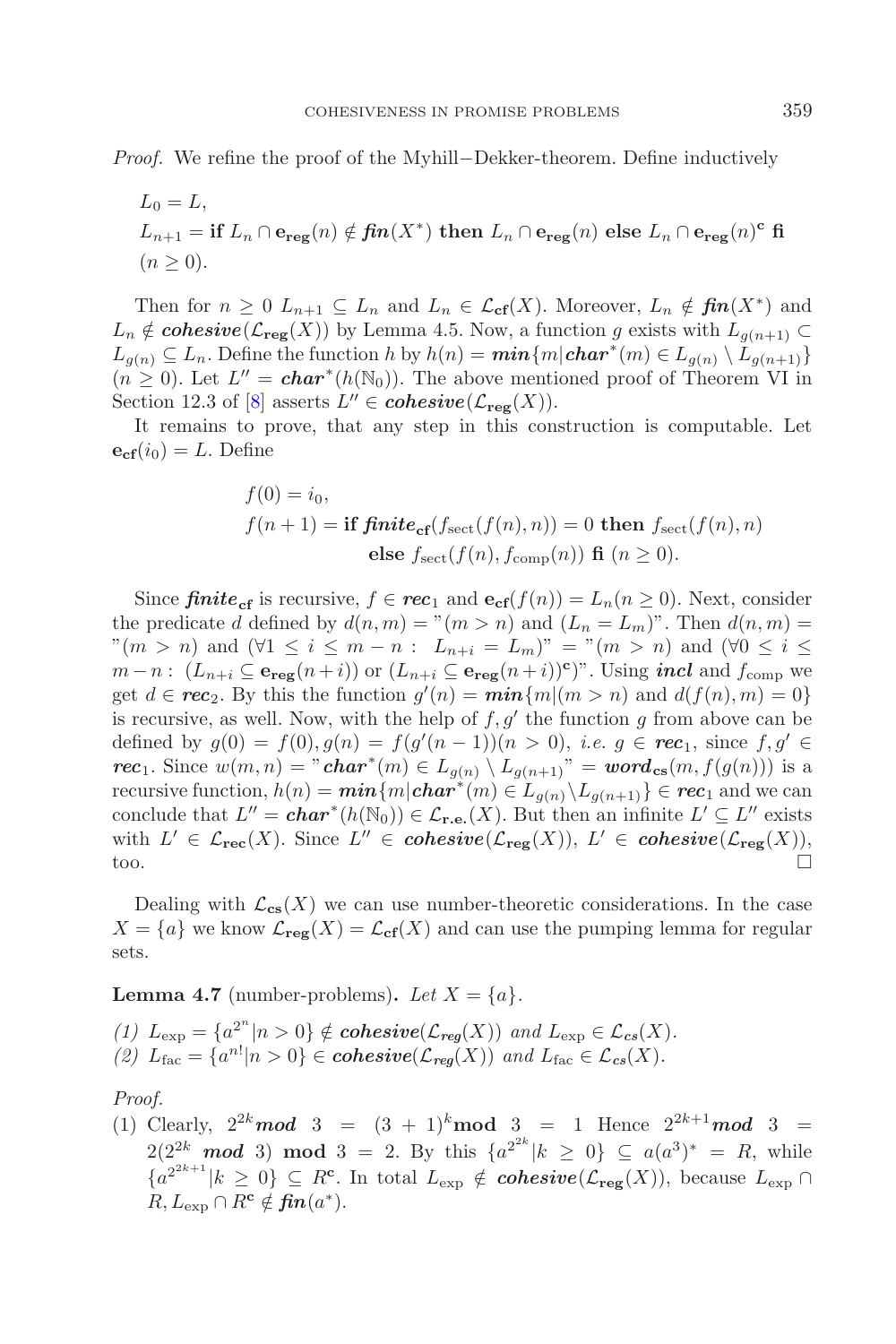(2) Consider  $R \in \mathcal{L}_{reg}(X)$  with  $L_{fac} \cap R \notin \mathbf{fin}(a^*)$ . Using the pumping lemma for  $\mathcal{L}_{\text{reg}}(X)$   $\alpha > 0$  and  $\beta$  exist with  $L_{\text{fac}} \cap a^{\beta}(a^{\alpha})^* \notin \text{fin}(a^*)$  and  $a^{\beta}(a^{\alpha})^* \subseteq R$ . Due to the infinity of the intersection we can find some  $y \ge \max(\alpha, \beta)$ , such that  $\alpha x + \beta = y!$  for some  $x \in \mathbb{N}_0$ . Since  $y \geq \alpha$ ,  $\alpha$  divides y!. Hence,  $\beta$  is an integer multiple of  $\alpha$ , too and we get  $\alpha x + \beta = \alpha(x + \beta') = y!$  for some  $\beta' \leq y$ . But then for any  $y' \geq y$  a z exists with  $\alpha(z + \beta') = y'$ , namely  $z = (x + \beta')\frac{y'!}{y!} - \beta'$ , and we get in total  $L_{\text{fac}} \cap a^{\beta}(a^{\alpha})^* = L_{\text{fac}} \setminus C$  for some finite set C and therefore  $L_{\text{fac}} \cap R^{\text{c}} \in \text{fin}(a^*)$ .

A result similar to Lemma 4.5 is

**Proposition 4.8.** *If*  $L \in \mathbf{cohesive}(\mathcal{L}_{\mathbf{rec}}(X))$ , then  $L \notin \mathcal{L}_{\mathbf{r.e.}}(X)$ .

*Proof.* Consider  $L \in \mathbf{cohesive}(\mathcal{L}_{\mathbf{rec}}(X))$  and suppose that  $L \in \mathcal{L}_{\mathbf{r.e.}}(X)$ . Since L is infinite,  $L' \in \mathcal{L}_{\text{rec}}(X) \setminus \text{fin}(X^*)$  exists with  $L' \subseteq L$ . Clearly,  $L = L_1 \cup L_2$  with  $L_{1,2} \in \mathcal{L}_{\mathbf{rec}}(X) \setminus \mathbf{fin}(X^*)$  and  $L_1 \cap L_2 = \emptyset$ . But then  $L \cap L_1 = L_1 \notin \mathbf{fin}(X^*)$  and  $L \cap L_2 \subseteq L \cap L_1^c \notin \textit{fin}(X^*)$  – a contradiction.  $\Box$ 

## 5. Solvability of promise problems

Remember that given a set family  $\mathcal{F}(A, B)$  is a promise problem, if  $A \cap B = \emptyset$ . With  $\mathcal F$  we associate the set of promise problems, which are solvable with respect to F, *i.e.* we consider  $\textit{promise}(\mathcal{F}) = \{(A, B) | A \cap B = \emptyset \text{ and } \exists Q \in \mathcal{F}^{\text{dc}} : A \subseteq$ Q and  $B \subseteq Q^c$ . We collect some elementary facts about **promise**( $\mathcal{F}$ ), which follow more or less directly by the definition, especially by using the laws of De Morgan and distributivity.

#### **Proposition 5.1.**

 $(1)$   $(A, B)$  ∈  $promise(F)$  ⇔  $(B, A)$  ∈  $promise(F)$ .  $(2)$   $B' \subseteq B$  and  $(A, B) \in \text{promise}(\mathcal{F}) \Rightarrow (A, B') \in \text{promise}(\mathcal{F}).$ *(3)*  $A \in \mathcal{F}^{dc}$  *and*  $A \cap B = \emptyset \Rightarrow (A, B) \in \textbf{promise}(\mathcal{F})$ *.*  $(4)$   $A \in \mathcal{F}^{dc} \Leftrightarrow (A, A^c) \in \textit{promise}(\mathcal{F}).$  $(5)$   $\mathcal{F}' \subseteq \mathcal{F} \Rightarrow \text{promise}(\mathcal{F}') \subseteq \text{promise}(\mathcal{F}).$ *(6)*  $\text{promise}(\mathcal{F}) = \text{promise}(\mathcal{F}^{co}) = \text{promise}(\mathcal{F}^{dc})$ . *(7)* If  $\mathcal{F} = (\mathcal{F}^u)^s$  then  $(A, B) \in \text{promise}(\mathcal{F})$  and  $((A, B') \in \textit{promise}(\mathcal{F}) \Rightarrow (A, B \cup B') \in \textit{promise}(\mathcal{F})).$ *(8) If*  $\mathcal{F}$  ±  $\mathcal{V} \subseteq \mathcal{F}$  *then* ∀ $C \in \mathcal{V}$  :  $(A, B) \in \textit{promise}(\mathcal{F}) \Rightarrow (A \cup C, B \cap C^c) \in \textit{promise}(\mathcal{F}).$ 

**Example 5.2.** Consider  $X = \{a, b\}$  and the languages  $A = \{a^n b^n | n > 0\}$  and  $B = \{a^n b^m | n, m > 0 \text{ and } n \neq m\}.$  Then  $A, B, A^c \in \mathcal{L}_{cf}(X)$  and  $B \subseteq A^c$ , hence  $(A, B) \in \textit{promise}(\mathcal{L}_{\textbf{cf}}(X))$ . We show, that  $(A, B) \notin \textit{promise}(\mathcal{L}_{\textbf{reg}}(X))$ . Suppose the contrary, *i.e.* a  $Q \in \mathcal{L}_{\mathbf{reg}}(X)$  exists with  $A \subseteq Q$  and  $B \subseteq Q^{\mathbf{c}}$ . Consider a word  $w_0 = a^n b^n$ , where n is sufficiently large. By the pumping lemma for regular sets  $u, v, w \in X^*, w \neq 1$  exist with  $w_0 = uwv, |uw| \leq n$  and  $uw^k v \in Q$  for all  $k \geq 0$ .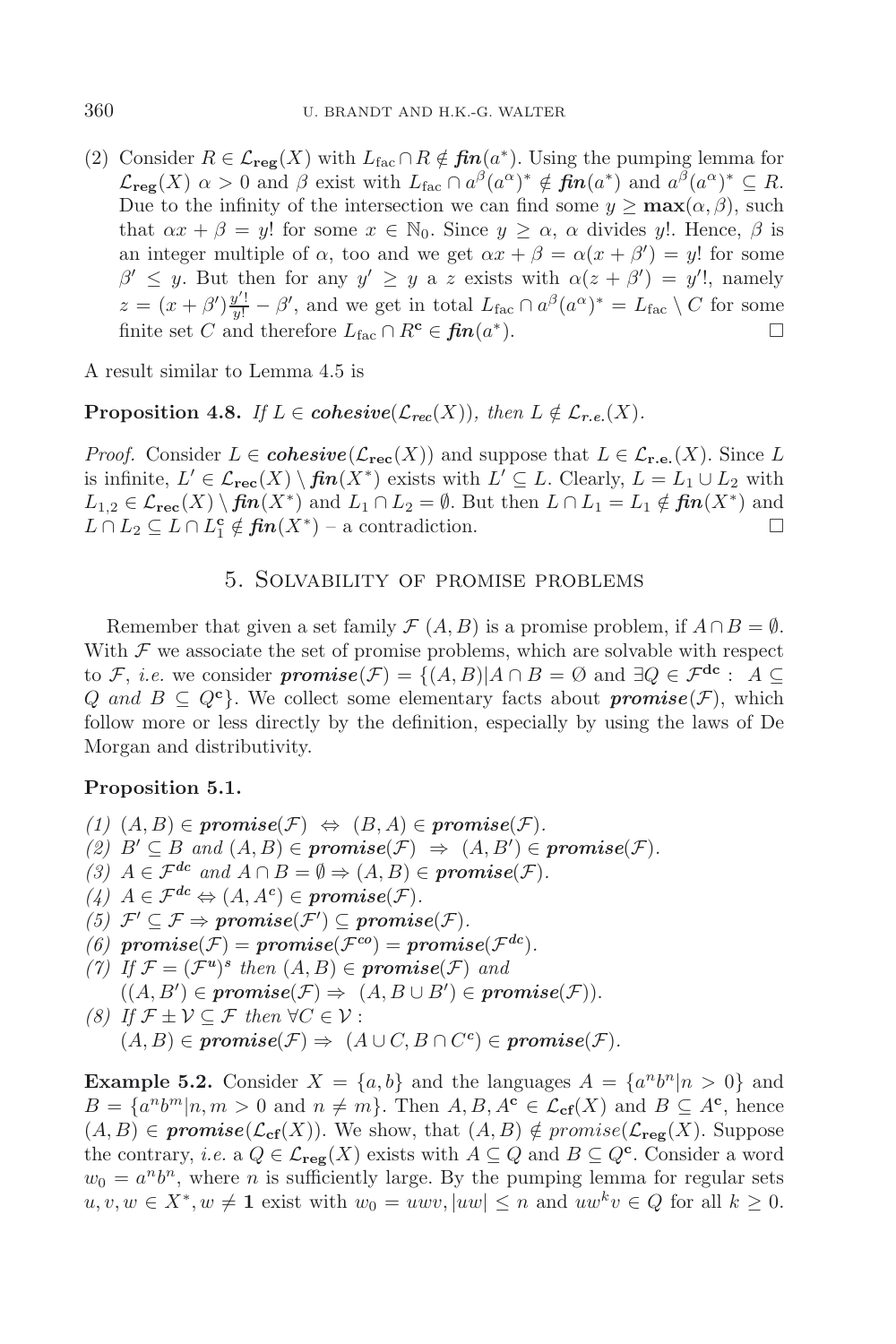But then  $uw = a^i$  for some  $1 \leq i \leq n$  and therefore  $uw^2v = a^{n+|w|}b^n \in B \cap Q$ . In total,  $B \cap Q \neq \emptyset$  and we get a contradiction.

The following criterion asserts for a promise problem  $(A, B)$  the existence of a nontrivial solvable subproblem.

**Lemma 5.3.** *Let*  $V ⊆ F$  *and*  $F ⊥ V ⊆ F$ *. Then for all*  $A, B ∈ F \setminus fin(S)$  *with*  $A \notin \mathbf{cohesive}(\mathcal{V})$  *a*  $Q \in \mathcal{V}^{dc}$  *exists, such that*  $A \cap Q, B \cap Q^c \in \mathcal{F} \setminus \mathbf{f} \mathbf{n}(S)$  *and*  $(A \cap Q, B \cap Q^c) \in \textit{promise}(\mathcal{V}).$ 

*Proof.* Let A, B be given according to the assumption. Since  $A \notin \mathbf{cohesive}(\mathcal{V})$ ,  $Q \in$  $V^{\text{dc}}$  exists with  $A \cap Q$ ,  $A \cap Q^{\text{c}} \notin \text{fin}(S)$ . But then  $B \cap Q$  or  $B \cap Q^{\text{c}}$  must be infinite, because otherwise  $B = (B \cap Q) \cup (B \cap Q^c) \in \mathbf{fin}(S)$ . If  $B \cap Q^c \notin \mathbf{fin}(S)$ ,  $A \cap Q$ ,  $B \cap Q^{\mathbf{c}} \in \mathcal{F} \setminus \mathbf{f}$ *in*(S) and  $(A \cap Q, B \cap Q^{\mathbf{c}}) \in \mathbf{promise}(\mathcal{V})$ . If  $B \cap Q \notin \mathbf{f}$ *in*(S),  $A \cap Q^{\mathbf{c}}, B \cap Q \in \mathcal{F} \setminus \mathbf{f} \mathbf{n}(S)$  and  $(A \cap Q^{\mathbf{c}}, B \cap Q) \in \mathbf{promise}(\mathcal{V}).$ 

It is interesting to look at  $\mathcal{L}_{\mathbf{r.e.}}(X)$ . Consider a promise problem  $(A, B)$  with A ∈ L**r.e.**(X) \ *fin*(X∗). Then C ⊆ A exists with C ∈ L**rec**(X) \ *fin*(X∗). Hence,  $(C, B)$  ∈ **promise**( $\mathcal{L}_{\text{rec}}(X)$ ) = **promise**( $\mathcal{L}_{\text{r.e.}}(X)$ ), since  $B \subseteq A^c \subseteq C^c$ . In contrast to this fact, there exists a promise problem  $(A, B)$  with  $A, B \in \mathcal{L}_{\mathbf{r.e.}}(X)$  and  $(A, B) \notin \textit{promise}(\mathcal{L}_{\mathbf{r.e.}}(X))$  (*cf.* exercise 5-34. in [\[8](#page-18-3)]). But if  $A, B \in \mathcal{L}_{\mathbf{r.e.}}(X)$ <sup>co</sup>, then  $(A, B) \in \text{promise}(\mathcal{L}_{\mathbf{r.e.}}(X)^{co})$  (*cf.* exercise 5-33. in [\[8](#page-18-3)]).

We conclude this section looking at left translations.

**Lemma 5.4.** *Let*  $\mathcal{L}$  *be ltr-cancellative,*  $\mathcal{L} = \mathcal{L}^{tr}$  *and*  $\mathcal{L} \pm \mathcal{L}_{req}(X) \subseteq \mathcal{L}$ *. Then for*  $all A, B \subseteq X^*, w \in X^* : (A, B) \in \textit{promise}(\mathcal{L}) \Leftrightarrow (wA, wB) \in \textit{promise}(\mathcal{L}).$ 

*Proof.* Suppose  $(A, B) \in \text{promise}(\mathcal{L})$ . Then  $Q \in \mathcal{L}^{dc}$  exists with  $A \subseteq Q$  and B ⊆ Q**<sup>c</sup>**. But then wA ⊆ wQ and wB ⊆ wQ**<sup>c</sup>** ⊆ (wQ)**<sup>c</sup>** = wQ**<sup>c</sup>** ∪ (wX∗)**<sup>c</sup>**. Since  $\mathcal{L} = \mathcal{L}^{\text{Itr}}$  and  $\mathcal{L} \pm \mathcal{L}_{\text{reg}}(X) \subseteq \mathcal{L}$ , we get  $wQ, (wQ)^{\text{c}} \in \mathcal{L}$ .

Conversely, suppose  $(wA, wB) \in \textit{promise}(\mathcal{L})$ . Then we find a  $Q \in \mathcal{L}^{dc}$  with  $wA ⊆ Q$  and  $wB ⊆ Q<sup>c</sup>$ . But then  $wA ⊆ Q ∩ wX^* = wQ'$  and  $wB ⊆ Q<sup>c</sup> ∩ wX^* =$  $wQ''$ . Since  $wQ' \cup wQ'' = (Q \cap wX^*) \cup (Q^c \cap wX^*) = wX^*$  and  $wQ' \cap wQ'' = \emptyset$ ,  $Q'' = Q'^c$ . Hence,  $A \subseteq Q'$  and  $B \subseteq Q'^c$ . Again by the closure properties of  $\mathcal L$  we get  $Q', Q'^c \in \mathcal{L}$ .

#### 6. Unsolvability of promise problems and cohesiveness

The structure of promise problems is closely related to cohesiveness, more precisely if cohesiveness can be connected to a promise problem  $(A, B)$ , then it is not solvable.

**Theorem 6.1.** If F is closed under finite variation and  $A \cap B = \emptyset$ , then the *following statements are equivalent:*

*(1)*  $A, B \notin \mathbf{fin}(S)$  *and*  $A ∪ B ∈ \mathbf{co} \mathbf{h} \mathbf{e}$ *sive*( $\mathcal{F}$ )*. (2)*  $A, B \in \mathbf{cohesive}(\mathcal{F})$  and  $(A, B) \notin \mathbf{promise}(\mathcal{F})$ .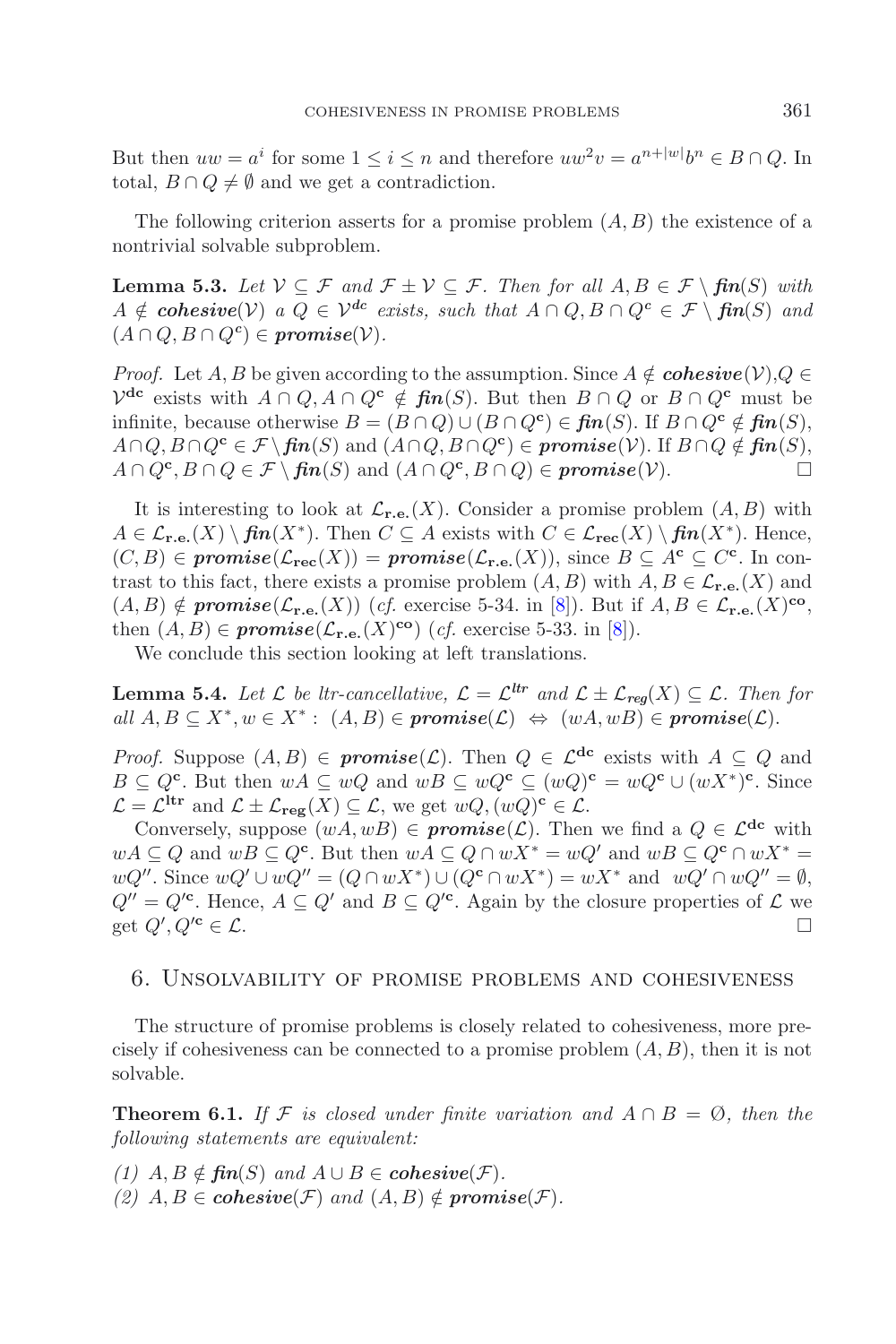*Proof.*

- $(1) \Rightarrow (2)$ . Let  $A, B \notin \textit{fin}(S)$  and  $A \cup B \in \textit{cohesive}(\mathcal{F})$ , then by Proposition 3.8  $A, B \in \mathbf{cohesive}(\mathcal{F})$ . Suppose to the contrary that  $(A, B) \in$ *promise*(*F*). Then  $Q \in \mathcal{F}^{dc}$  exists with  $A \subseteq Q$  and  $B \subseteq Q^c$ . But then  $A \subseteq (A \cup B) \cap Q \notin \mathbf{fin}(S)$  and  $B \subseteq (A \cup B) \cap Q^{\mathbf{c}} \notin \mathbf{fin}(S)$ . This contradicts  $A ∪ B ∈ \text{cohesive}(\mathcal{F}).$
- $(2) \Rightarrow (1)$ . Let  $A, B \in \mathbf{cohesive}(\mathcal{F})$  and  $(A, B) \notin \mathbf{promise}(\mathcal{F})$ . Suppose that  $A \cup B \notin \mathbf{cohesive}(\mathcal{F}), \ i.e.$  a  $Q \in \mathcal{F}^{\text{dc}}$  exists with  $(A \cup B) \cap Q, (A \cup$  $B) \cap Q^{\mathbf{c}} \notin \mathbf{fin}(S)$ . Let  $A_1 = A \cap Q$ ,  $B_1 = B \cap Q$ ,  $A_2 = A \cap Q^{\mathbf{c}}$  and  $B_2 = B \cap Q^{\mathbf{c}}$ . Then we get the following two cases:
- **Case 1.**  $A_{1,2} \notin \mathbf{fin}(S)$  or  $B_{1,2} \notin \mathbf{fin}(S)$ . Then  $A = A_1 \cup A_2 \notin \mathbf{cohesive}(\mathcal{F})$  or  $B = B_1 \cup B_2 \notin \mathbf{cohesive}(\mathcal{F})$  – a contradiction.
- **Case 2.**  $A_1, B_2 \notin \mathbf{fin}(S)$  and  $A_2, B_1 \in \mathbf{fin}(S)$  or  $A_2, B_1 \notin \mathbf{fin}(S)$  and  $A_1, B_2 \in$  $\mathbf{fin}(S)$ . Since  $(A_1, B_2), (A_2, B_1) \in \mathbf{promise}(\mathcal{F})$ , we can apply Proposition 5.1(8) for  $V = \mathbf{fin}(S)$  and obtain  $(A, B) \in \mathbf{promise}(\mathcal{F})$  – a contradiction, again.

We can now characterize those  $A, B \in \mathbf{cohesive}(\mathcal{F})$  with  $A \cup B \in \mathbf{cohesive}(\mathcal{F})$ .

**Theorem 6.2.** If F is closed under finite variation and  $A, B \in \mathbf{cohesive}(\mathcal{F})$ , *then the following statements are equivalent:*

- *(1)*  $A ∪ B ∈ \text{cohesive}(F)$
- *(2)*  $(A \setminus B, B) \notin \textit{promise(F)}$  *or*  $A ∩ B \notin \textit{fin}(S)$ .

*Proof.*

- $(1)$   $\Rightarrow$  (2) Let  $A \cup B \in \mathbf{cohesive}(\mathcal{F})$  and suppose  $A \cap B \in \mathbf{fin}(S)$ . Then  $A \setminus B, B \notin \mathbf{in}(S)$  $\mathbf{f}$ *in*(S) and  $A \setminus B$ ,  $B \in \mathbf{cohesive}(\mathcal{F})$  by Proposition 5.1(8). Clearly,  $A \cup B = (A \setminus B) \cup B$  and  $A \setminus B \cap B = \emptyset$ . Hence by Theorem 6.1  $(A \setminus B, B) \notin \textit{promise}(\mathcal{F}).$
- $(2) \Rightarrow (1)$  Conversely, we have to consider two cases. First suppose that  $A \cap B \in$  $\mathbf{f}$ *in*(S) and  $(A \setminus B, B) \notin \mathbf{promise}(\mathcal{F})$ . By assumption and Proposition 3.8  $A \setminus B$ ,  $B \in \mathbf{cohesive}(\mathcal{F})$ . Hence,  $A \cup B = A \setminus B \cup B \in$ *cohesive*( $\mathcal{F}$ ) by Theorem 6.1. If  $A \cap B \notin \mathbf{fin}(S)$ , then by Lemma 3.9  $A \cup B \in \mathbf{cohesive}(\mathcal{F}).$

Theorem 6.1 deals essentially with "unsolvability cores" of promise problems for  $\mathcal{F}$ . This leads to the following definition:

**Definition 6.3.**  $(A, B)$  is a *core* of  $\mathcal{F}((A, B) \in \mathbf{core}(\mathcal{F}))$  if and only if  $A, B \notin$  $\mathit{fin}(S), A \cap B = \emptyset$  and for all  $A' \subseteq A, B' \subseteq B, A', B' \notin \mathit{fin}(S) : (A', B') \notin$  $promise(F).$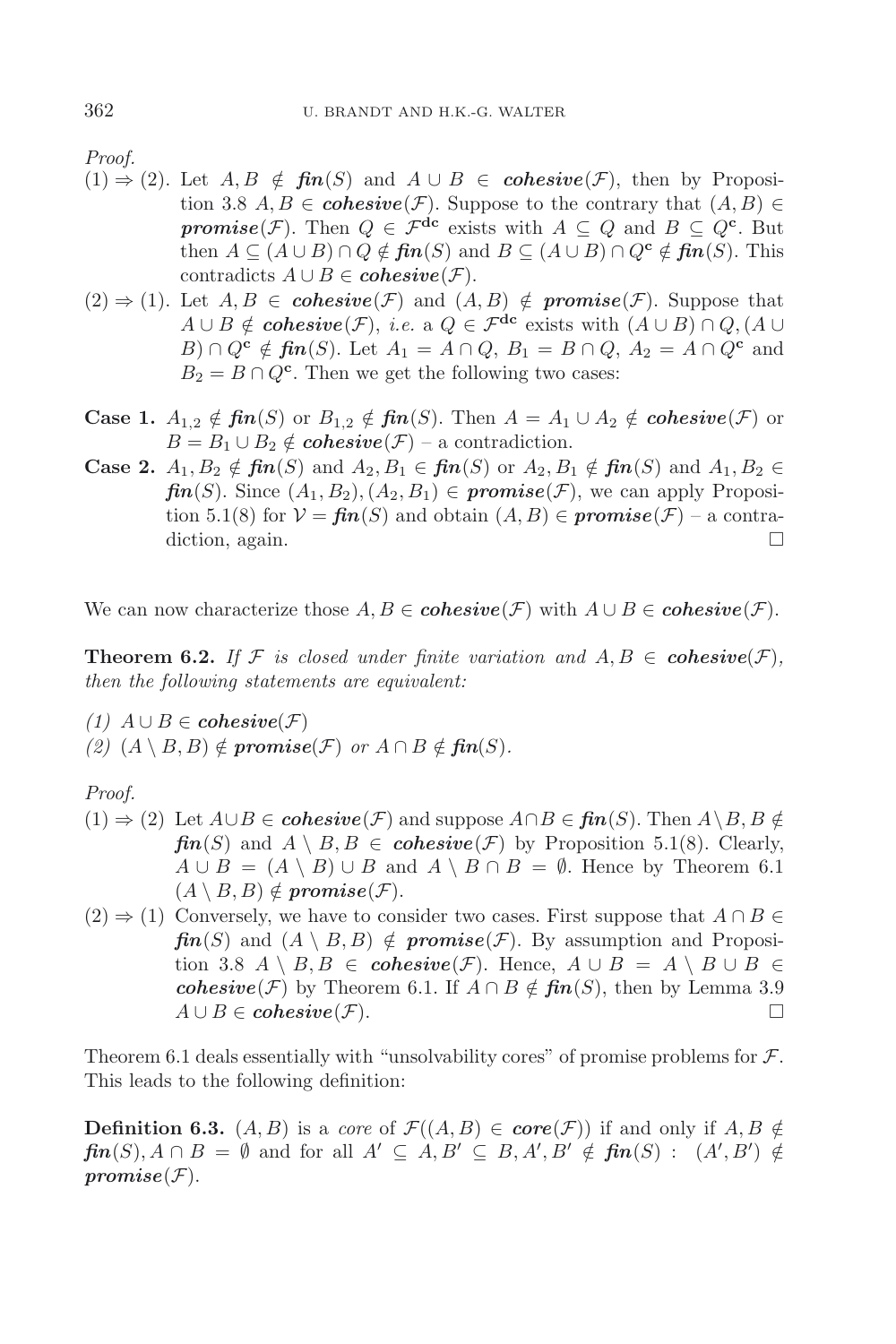#### **Proposition 6.4.**

*(1)*  $core(\mathcal{F}) = core(\mathcal{F}^{co}) = core(\mathcal{F}^{dc})$  $(2)$   $(A, B)$  ∈  $core(F)$  ⇔  $(B, A)$  ∈  $core(F)$ .  $(3)$   $(A, B) \in \text{core}(\mathcal{F}), A' \subseteq A, B' \subseteq B \text{ and } A', B' \notin \text{fin}(S)$  $\Rightarrow$   $(A', B') \in \textit{core}(\mathcal{F}).$ 

Now, we want to show, that the condition " $A \cup B$  is F-cohesive" characterizes completely the cores of  $\mathcal F$ . The following lemma offers a property of cores, which is similar to the definition of cohesive sets (Def. 3.1).

**Lemma 6.5.** *If*  $A, B \notin \mathbf{fin}(S)$  and  $A \cap B = \emptyset$  then the following statements are *equivalent:*

 $(1)$   $(A, B) \in \text{core}(\mathcal{F})$ *(2)* ∀ $Q \in \mathcal{F}^{dc}$  :  $(A \cap Q \notin \mathbf{fin}(S) \Leftrightarrow B \cap Q^c \in \mathbf{fin}(S))$ 

*Proof.*

- $(1) \Rightarrow (2)$ . Let  $(A, B) \in \text{core}(\mathcal{F})$ . Consider  $Q \in \mathcal{F}^{dc}$  with  $A' = A \cap Q \notin \text{fin}(S)$ . Suppose to the contrary that  $B' = B \cap Q^{\mathbf{c}} \notin \mathbf{fin}(S)$ . Then  $(A', B') \in$ *promise*(*F*), since  $A' \subseteq Q$  and  $B' \subseteq Q^c$ . This contradicts  $(A, B) \in$ *core*( $\mathcal{F}$ ). Conversely, let  $B \cap Q^{\mathbf{c}} \in \mathbf{fin}(S)$  and suppose  $A \cap Q \in \mathbf{fin}(S)$ . Then  $A' = A \cap Q^c$  and  $B' = B \cap Q$  are infinite. Furthermore  $A' \subset \mathbb{R}$  $Q^c$  and  $B' \subseteq Q$ . Hence,  $(A', B') \in \textit{promise}(\mathcal{F})$  and we get again a contradiction.
- $(2) \Rightarrow (1)$ . Let the equivalence be valid for any  $Q \in \mathcal{F}^{dc}$ . Suppose to the contrary that  $(A, B) \notin \mathbf{core}(\mathcal{F})$ . Then  $A' \subseteq A, B' \subseteq B$  exist with  $A', B' \notin$  $\mathbf{fin}(S)$  and  $(A', B') \in \mathbf{promise}(\mathcal{F})$ . Hence, we can find  $Q \in \mathcal{F}^{\mathbf{dc}}$  with  $A' \subseteq Q, B' \subseteq Q^c$ . But then  $A' \subseteq A \cap Q$  and  $B' \subseteq B \cap Q^c$ , *i.e.*  $A \cap Q$ ,  $B \cap Q^c \notin \mathbf{fin}(S)$  – a contradiction to the equivalence.  $\Box$

**Remark 6.6.** By Proposition 6.4(1) Lemma 6.5(2) is equivalent to:  $\forall Q \in \mathcal{F}^{dc}$ :  $(B \cap Q \notin \mathbf{fin}(S) \Leftrightarrow A \cap Q^{\mathbf{c}} \in \mathbf{fin}(S)).$ 

**Theorem 6.7.** *If*  $\mathcal{F}$  *is closed under finite variation,*  $A \cap B = \emptyset$  *and*  $A, B \notin \mathbf{fin}(S)$ *, then the following statements are equivalent:*

*(1)*  $(A, B)$  ∈ *core* $(F)$ *(2)*  $A ∪ B ∈ \text{cohesive}(F)$ 

*Proof.*

 $(1)$   $\Rightarrow$  (2). Let  $(A, B)$  ∈ *core*( $\mathcal{F}$ ). Consider  $Q \in \mathcal{F}^{dc}$  with  $(A \cup B) \cap Q \notin \mathbf{fin}(S)$ . Then  $A \cap Q \notin \mathbf{fin}(S)$  or  $B \cap Q \notin \mathbf{fin}(S)$ . If  $A \cap Q$  is finite,  $B \cap Q$  must be infinite. But then  $A \cap Q^c \in \mathbf{fin}(S)$  by Lemma 6.5 and therefore  $A \in \mathbf{fin}(S)$ , which contradicts the assumption  $A \notin \mathbf{fin}(S)$ . Hence,  $A \cap Q$  must be infinite. By the same reason  $B \cap Q$  must be infinite, too. But then  $B \cap Q^{\mathbf{c}}$ ,  $A \cap Q^{\mathbf{c}} \in \mathbf{fin}(S)$  by Lemma 6.5 and therefore  $(A \cup B) \cap Q^{\mathbf{c}} \in \mathbf{fin}(S)$ . In total  $A \cup B \in \mathbf{cohesive}(\mathcal{F})$ .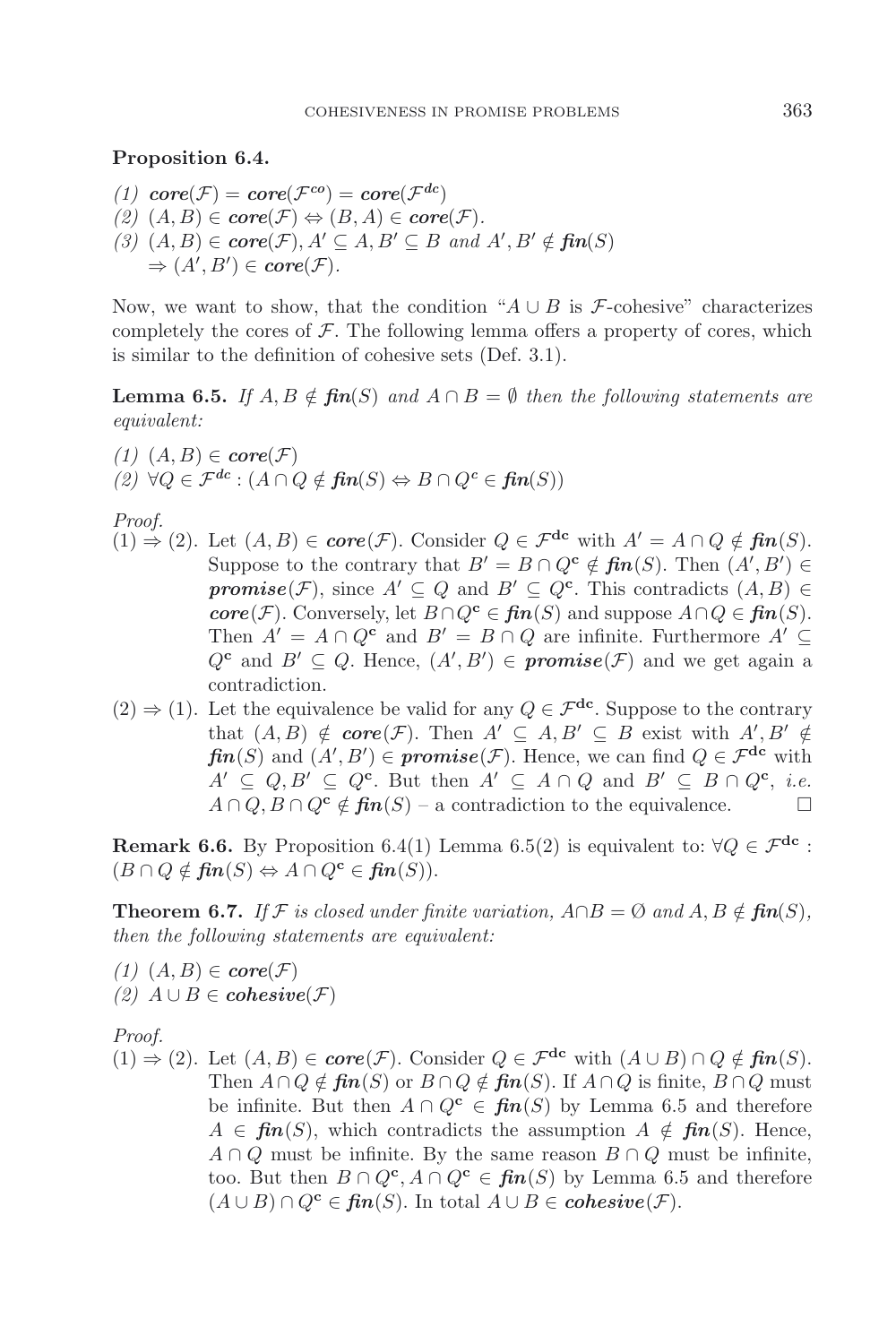$(2) \Rightarrow (1)$ . Suppose that  $A \cup B \in \mathbf{cohesive}(\mathcal{F})$ . Let  $A' \subseteq A, B' \subseteq B$  such that  $A', B' \notin \mathbf{fin}(S)$ . Then  $A' \cap B' = \emptyset$  and  $A' \cup B' \subseteq A \cup B$ , *i.e.*  $A' \cup B' \in$ *cohesive*(*F*). But then  $(A', B') \notin \text{promise}(F)$  by Theorem 6.1 and therefore  $(A, B) \in \textbf{core}(\mathcal{F})$ .

**Corollary 6.8.** *If*  $\mathcal{F}$  *is closed under finite variation,*  $A, B, C \notin \mathbf{fin}(S), B \subseteq C$ *and*  $A \cap C = \emptyset$ *, then*  $((A, B) \in \text{core}(\mathcal{F})$  and  $C \in \text{cohesive}(\mathcal{F}))$  *implies*  $(A, C) \in$  $core(\mathcal{F}).$ 

*Proof.*

Let  $A, B, C$  be given according to the assumption. Consider  $(A, B) \in \mathbf{core}(\mathcal{F})$  and  $C \in \mathbf{cohesive}(\mathcal{F})$ . Then  $A \cup B \in \mathbf{cohesive}(\mathcal{F})$  by Theorem 6.7. Since  $(A \cup B) \cap C =$  $B \notin \mathbf{fin}(S)$ , we get  $(A \cup B) \cup C = A \cup C \in \mathbf{cohesive}(\mathcal{F})$  by Lemma 3.9. In conclusion  $(A, C) \in \mathbf{core}(\mathcal{F})$  by Theorem 6.7.

Moreover, we obtain the transitivity of cores.

**Corollary 6.9.** *If*  $\mathcal{F}$  *is closed under finite variation and*  $A \cap B = A \cap C = B \cap C =$ ∅*, then* ((A, B) ∈ *core*(F) and (B, C) ∈ *core*(F)) *implies* (A, C) ∈ *core*(F).

*Proof.*

Let  $A, B, C$  be given according to the assumption. Let  $(A, B) \in \mathbf{core}(\mathcal{F})$  and  $(B, C) \in \textbf{core}(\mathcal{F})$ . Then  $B \cup C \in \textbf{cohesive}(\mathcal{F})$  by Theorem 6.7. Hence  $C \in \mathcal{F}$ *cohesive*( $\mathcal{F}$ ) by Proposition 3.8. But now,  $(A, B \cup C) \in \textbf{core}(\mathcal{F})$  by Corollary 6.8 and therefore  $(A, C) \in \mathbf{core}(\mathcal{F})$  by Proposition 6.4(2).

Combining Theorem 6.7 with Lemma 3.4 we get

**Corollary 6.10.** If F is closed under finite variation and  $\mathcal{F} = \mathcal{F}^{cc}$ , then  $core(\mathcal{F}) = core(\mathcal{F}^b)$ .

In contrast to the transitivity of cores, the property not belonging to  $promise(\mathcal{F})$  is transitive only with an additional condition.

**Lemma 6.11.** Let F be closed under finite variation and  $A \cap B = A \cap C = B \cap C =$ *Ø.* If B ∈ *cohesive*( $\mathcal{F}$ )*, then*  $(A, B) \notin \text{promise}(\mathcal{F})$  *and*  $(B, C) \notin \text{promise}(\mathcal{F})$ *implies*  $(A, C) \notin \textit{promise}(\mathcal{F})$ .

*Proof.*

Suppose that  $(A, B) \notin \textit{promise}(\mathcal{F}), (B, C) \notin \textit{promise}(\mathcal{F})$  and  $(A, C) \in$ *promise*(*F*). Let  $Q \in \mathcal{F}^{dc}$  with  $A \subseteq Q$  and  $C \subseteq Q^c$ . Since  $B \in \mathbf{cohesive}(\mathcal{F})$ ,  $B \cap Q$  or  $B \cap Q^c$  has to be finite. By symmetry we can assume, that  $D = B \cap Q \in$ *fin*(S). But then,  $A \cup D \subseteq Q$  and  $C \cup (B \cap D^c) \subseteq Q^c$ , *i.e.*  $(A \cup D, C \cup (B \cap D^c)) \in$ *promise*( $\mathcal{F}$ ). Thus,  $(A \cup D, B \cap D^c) \in \textit{promise}(\mathcal{F})$ , too and we can apply Proposition 5.1(8) and conclude, that  $(A, B) \in \textit{promise}(\mathcal{F})$  – a contradiction.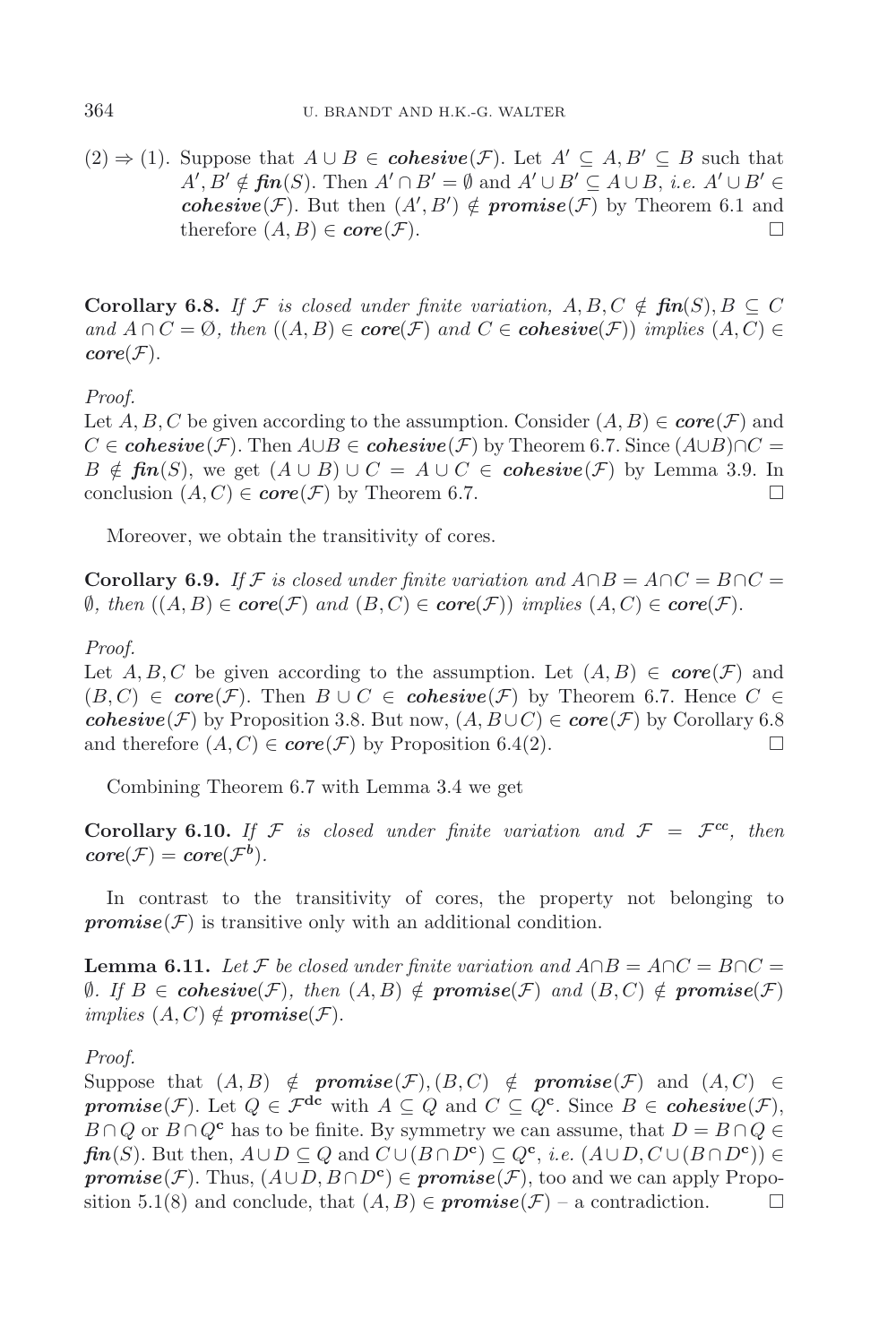As shown in [\[1\]](#page-18-8) by a marking technique this kind of transitivity is not valid in the general case. The same technique is used in

**Example 6.12.** Let  $X = \{a, b\}$ . Consider a language family  $\mathcal{L}$  satisfying the condition of Lemma 5.4. Choose A with  $A, A^c \notin \mathcal{L}$ . Then  $(A, A^c) \notin \textit{promise}(\mathcal{L})$ and by Lemma 5.4  $(xA, xA^c) \notin \textit{promise}(\mathcal{L})$  for any  $x \in X$ . Hence  $(aA, aA^c \cup$  $bA^c$ ),  $(aA^c \cup bA^c, bA) \notin \textit{promise}(\mathcal{L})$ . But  $(aA, bA) \in \textit{promise}(\mathcal{L})$ .

Next we want to show, that under some closure condition for  $\mathcal F$  any  $(A, B) \notin$ *promise*( $\mathcal{F}$ ) contains a core of  $\mathcal{F}$ . We shall use a construction similar to the construction in the proof of the Dekker−Myhill theorem. For this purpose the following lemma is crucial.

**Lemma 6.13.** *If*  $\mathcal{F}^u = \mathcal{F} = \mathcal{F}^s$  *and*  $(A, B) \notin \textbf{promise}(\mathcal{F})$ *, then for all*  $Q \in \mathcal{F}^{dc}$  :  $(A \cap Q, B \cap Q) \notin \textit{promise}(\mathcal{F}) \textit{ or } (A \cap Q^c, B \cap Q^c) \notin \textit{promise}(\mathcal{F}).$ 

#### *Proof.*

Suppose to the contrary a  $Q \in \mathcal{F}^{dc}$  exists, such that  $(A \cap Q, B \cap Q) \in \textit{promise}(\mathcal{F})$ and  $(A \cap Q^{\mathbf{c}}, B \cap Q^{\mathbf{c}}) \in \mathbf{promise}(\mathcal{F})$ . Then we can find  $Q_{1,2} \in \mathcal{F}^{\mathbf{dc}}$  with  $A \cap Q \subseteq$  $Q_1, B \cap Q \subseteq Q_1^{\mathbf{c}}$  and  $A \cap Q^{\mathbf{c}} \subseteq Q_2, B \cap Q^{\mathbf{c}} \subseteq Q_2^{\mathbf{c}}$ . Now,  $A = (A \cap Q) \cup (A \cap Q^{\mathbf{c}}) \subseteq Q_1^{\mathbf{c}}$  $(Q_1 \cap Q) \cup (Q_2 \cap Q^c)$  and  $B = (B \cap Q) \cup (B \cap Q^c) \subseteq (Q_1^c \cap Q) \cup (Q_2^c \cap Q^c)$ . Let  $Q_A = (Q_1 \cap Q) \cup (Q_2 \cap Q^c)$  and  $Q_B = (Q_1^c \cap Q) \cup (Q_2^c \cap Q^c)$ . Then  $Q_A \cup Q_B =$  $Q \cup Q^{\mathbf{c}} = S$  and  $Q_A \cap Q_B = \emptyset$ . Hence,  $Q_B = Q_A^{\mathbf{c}}$ . Since  $A \subseteq Q_A$ ,  $B \subseteq Q_B = Q_A^{\mathbf{c}}$  and  $Q_A, Q_B \in \mathcal{F}$  we get by the closure properties of  $\mathcal{F}$  in total  $(A, B) \in \textit{promise}(\mathcal{F})$  $-$  a contradiction.

**Theorem 6.14.** If F is denumerable, closed under finite variation and  $\mathcal{F}^u$  =  $\mathcal{F} = \mathcal{F}^s$ , then for all  $(A, B)$  with  $A \cap B = \emptyset$  and  $(A, B) \notin \text{promise}(\mathcal{F})$ , there exist  $A' \subseteq A, B' \subseteq B$ , such that  $(A', B') \in core(\mathcal{F})$ .

## *Proof.*

Let  $e_{\mathcal{F}}: \mathbb{N}_0 \to 2^S$  with  $e_{\mathcal{F}}(\mathbb{N}_0) = \mathcal{F}$  and  $(A, B) \notin \textit{promise}(\mathcal{F})$ . Then we construct the following sequence of pairs  $(A_n, B_n)$  for  $n \geq 0$  inductively by

$$
(A_0, B_0) = (A, B)
$$
  
\n
$$
(A_{n+1}, B_{n+1}) = \text{if } (A_n \cap \mathbf{e}_{\mathcal{F}}(n), B_n \cap \mathbf{e}_{\mathcal{F}}(n)) \notin \text{promise}(\mathcal{F})
$$
  
\nthen 
$$
(A_n \cap \mathbf{e}_{\mathcal{F}}(n), B_n \cap \mathbf{e}_{\mathcal{F}}(n))
$$
  
\nelse 
$$
(A_n \cap \mathbf{e}_{\mathcal{F}}(n)^{\mathbf{c}}, B_n \cap \mathbf{e}_{\mathcal{F}}(n)^{\mathbf{c}})
$$
 fi.

**Assertion 1.**  $\forall n \geq 0$ :  $A_{n+1} \subseteq A_n$ ,  $B_{n+1} \subseteq B_n$  and  $(A_n, B_n) \notin \textit{promise}(\mathcal{F})$ .

Clearly,  $A_{n+1} \subseteq A_n$  and  $B_{n+1} \subseteq B_n$  for  $n \geq 0$  follows directly from the definition. The second part of the assertion is proven by induction on n. If  $n = 0$ then  $(A_0, B_0)=(A, B) \notin \textit{promise}(\mathcal{F})$  by assumption. Consider  $(A_{n+1}, B_{n+1})$ . If  $(A_n \cap \mathbf{e}_{\mathcal{F}}(n), B_n \cap \mathbf{e}_{\mathcal{F}}(n)) \notin \textit{promise}(\mathcal{F})$ , nothing is to prove. Suppose  $(A_n \cap e_{\mathcal{F}}(n), B_n \cap e_{\mathcal{F}}(n)) \in \text{promise}(\mathcal{F})$ . Since  $\mathcal{F}^{\mathbf{u}} = \mathcal{F} = \mathcal{F}^{\mathbf{s}}$ , we get by Lemma 5.12  $(A_{n+1}, B_{n+1})=(A_n \cap e_{\mathcal{F}}(n)^c, B_n \cap e_{\mathcal{F}}(n)^c) \notin \textit{promise}(\mathcal{F}).$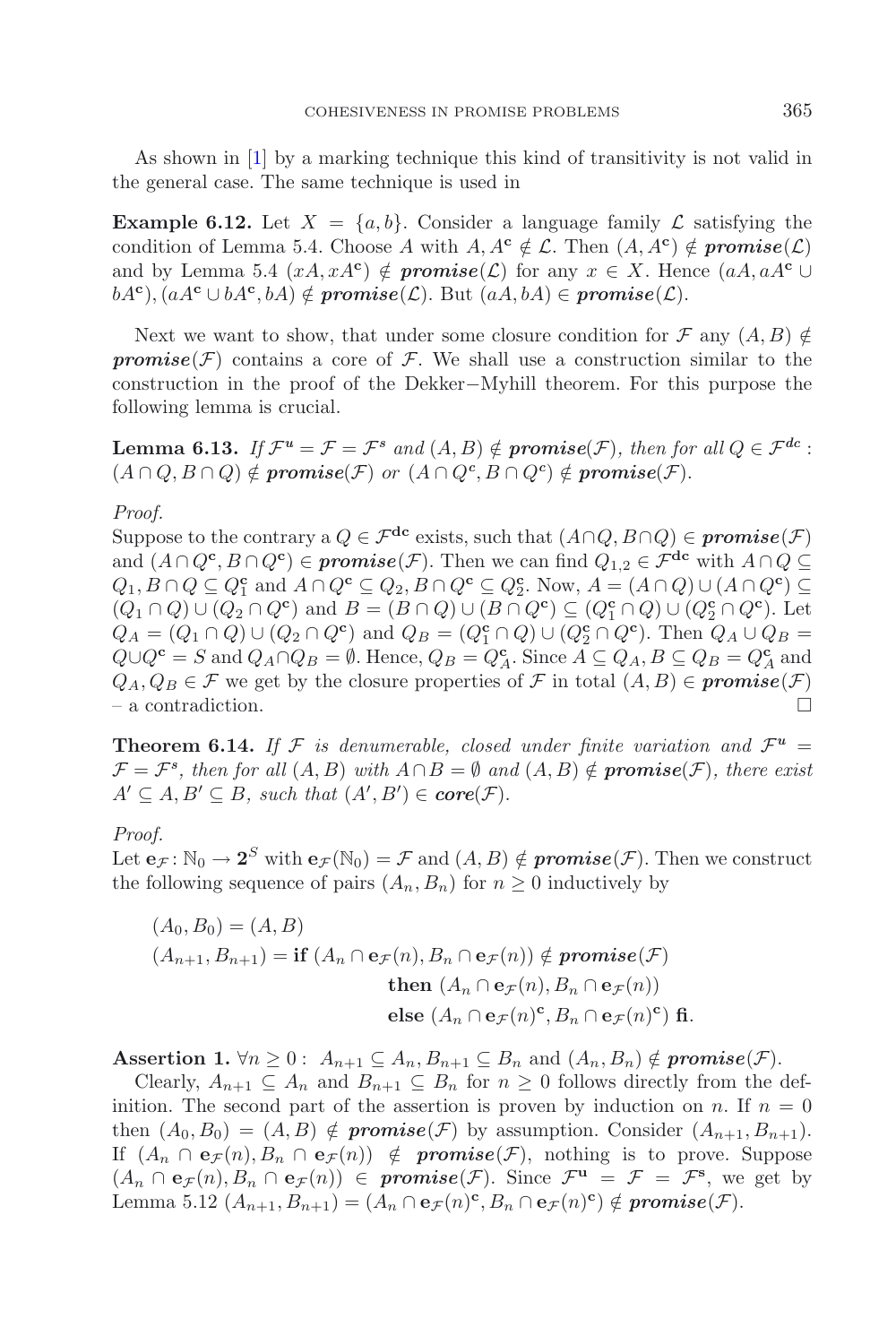**Assertion 2.**  $\forall n \geq 0 \ \exists k \geq n : A_k \subset A_n$  and  $B_k \subset B_n$ .

Assume  $n \geq 0$  exists with  $A_j = A_n$  for all  $j \geq n$ . Since  $A_n \notin \textit{fin}(S), x, y \in$ A<sub>n</sub> exist with  $x \neq y$ . Since F is closed under finite variation,  $x \in e_{\mathcal{F}}(m)$  and  $y \in \mathbf{e}_{\mathcal{F}}(m)$ <sup>c</sup> for some m. Furthermore  $m \geq n$ , otherwise x and y can not be both in  $A_n$ . Hence, by construction either  $x \notin A_{m+1}$  or  $y \notin A_{m+1}$ , *i.e.*  $A_{m+1} \neq A_n$ , while on the other side by our assumption  $A_{m+1} = A_m = A_n$  – a contradiction. Analogously,  $m' \ge n$  exists with  $B_{m'} \subset B_n$ . Choosing  $k = \max(m, m')$  we get the result by ass.1.

On the basis of ass.2 a function  $g: \mathbb{N}_0 \to \mathbb{N}_0$  exists with  $A_{q(i+1)} \subset A_{q(i)} \subset A_i$ and  $B_{g(i+1)} \subset B_{g(i)} \subset B_i$  for any  $i \geq 0$ . But then two sequences  $a_i$  and  $b_i$ exist with  $a_i \in A_{g(i)} \setminus A_{g(i+1)}$  and  $b_i \in B_{g(i)} \setminus B_{g(i+1)} (i \geq 0)$  and the property:  $0 \leq i \leq j \Rightarrow a_i \neq a_j$  and  $b_i \neq b_j$ . Hence, the two sets  $A' = \{a_i | i \geq 0\}$  and  $B' = \{b_i | i \geq 0\}$  are both infinite. Furthermore,  $A' \cap B' = \emptyset$ , since  $A' \subseteq A, B' \subseteq B$ and  $A \cap B = \emptyset$ .

Now, we can show that  $A' \cup B' \in \mathbf{cohesive}(\mathcal{F})$ . Then  $A' \cup B' \in \mathbf{core}(\mathcal{F})$  follows directly by Theorem 6.7 completing the proof of the theorem.

Consider  $Q \in \mathcal{F}^{dc}$ , *i.e.*  $Q = \mathbf{e}_{\mathcal{F}}(m)$  for some  $m \geq 0$ . Then  $(A_{m+1}, B_{m+1}) =$  $(A_m \cap \mathbf{e}_{\mathcal{F}}(m), B_m \cap \mathbf{e}_{\mathcal{F}}(m))$  or  $(A_{m+1}, B_{m+1})=(A_m \cap \mathbf{e}_{\mathcal{F}}(m)^{\mathbf{c}}, B_m \cap \mathbf{e}_{\mathcal{F}}(m)^{\mathbf{c}}).$ Hence, by definition of  $q$ :

(1)  $A_{q(m+1)} \cup B_{q(m+1)} \subset A_{m+1} \cup B_{m+1} \subset e_{\mathcal{F}}(m)$  or

(2)  $A_{g(m+1)} \cup B_{g(m+1)} \subset A_{m+1} \cup B_{m+1} \subset \mathbf{e}_{\mathcal{F}}(m)^{\mathbf{c}}.$ 

Consider the first case. Observe that  $A' \cap A_{g(k)} = \{a_i | i \geq k\}$  and  $B' \cap B_{g(k)} =$  $\{b_i|i\geq k\}, i.e.$  almost all  $a_i$  belong to  $A' \cap A_{q(k)}$  and almost all  $b_i$  belong to  $B' \cap B_{g(k)}$  for any  $k \geq 0$ . Noticing  $A' \cap B = \emptyset = A \cap B'$ , we get

$$
(A' \cup B') \cap Q = (A' \cup B') \cap e_{\mathcal{F}}(m)
$$
  
= 
$$
(A' \cup B') \cap (A_{g(m+1)} \cup B_{g(m+1)})
$$
  
= 
$$
(A' \cap A_{g(m+1)}) \cup (B' \cap B_{g(m+1)})
$$
  
= 
$$
(A' \cap B') \setminus C
$$

for some finite set C, *i.e.*  $(A' \cup B') \cap Q^c \in \mathbf{fin}(S)$ . Completely analogously, we find in the second case  $(A' \cup B') \cap Q \in \mathbf{fin}(S)$ . Hence,  $A' \cup B' \in \mathbf{cohesive}(\mathcal{F})$ .  $\Box$ 

**Corollary 6.15.** If F is denumerable, closed under finite variation and  $\mathcal{F} = \mathcal{F}^{cc}$ , *then for all*  $(A, B) \notin \textbf{promise}(\mathcal{F})$ *, there exist*  $A' \subseteq A, B' \subseteq B$  *with*  $(A', B') \in$  $core(\mathcal{F}).$ 

*Proof.*

Since  $core(\mathcal{F}) = core(\mathcal{F}^b)$  by Corollary 6.10, the conditions of Theorem 6.14 are met for  $\mathcal{F}^{\mathbf{b}}$ . Hence, we find  $A' \subseteq A, B' \subseteq B$  with  $(A', B') \in \mathbf{core}(\mathcal{F}^{\mathbf{b}}) =$  $\mathbf{core}(\mathcal{F}).$ 

The following example shows, that the closure conditions of Theorem 6.14 respectively Corollary 6.15 are necessary. If we look for example at the family of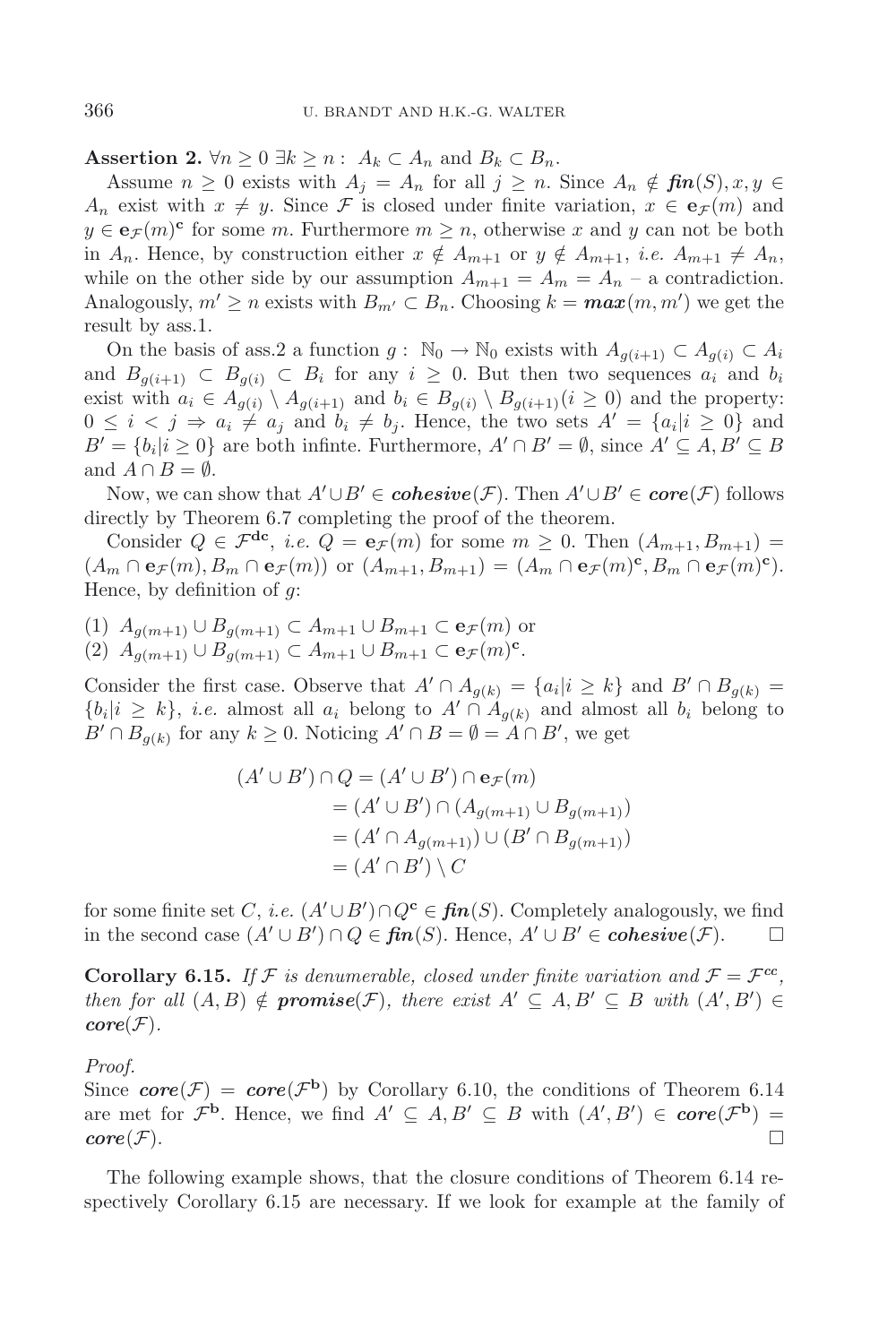contextfree languages which is closed neither under intersection nor under complement, we find unsolvable promise problems without cores.

**Example 6.16.** Consider  $X = \{a, b, c\}$ . For  $x \in X$  and  $w \in X^*$  let  $|w|_x$  denote the number of occurences of x in w. Then define for  $x, y \in X$  with  $x \neq y : L_{x,y} = \{w \in X\}$  $X^*||w|_x \neq |w|_y$ .  $L_{x,y} \in \mathcal{L}_{cf}(X)$ , moreover,  $L_{x,y}$  is a deterministic contextfree language, hence  $L_{x,y}^{\mathbf{c}} \in \mathcal{L}_{\mathbf{cf}}(X)$ . Consider  $A = L_{a,b} \cup L_{b,c} \cup L_{c,a}$  and  $B = A^{\mathbf{c}} = \{w \in$  $X^*||w|_a = |w|_b = |w|_c$   $\} = L_{a,b}^{\mathbf{c}} \cap L_{b,c}^{\mathbf{c}} \cap L_{c,a}^{\mathbf{c}}$ . Then  $A \in \mathcal{L}_{\textbf{cf}}(X), B \notin \mathcal{L}_{cf}(X), B \in$  $\mathcal{L}_{cf}(X)$ <sup>co</sup> and  $B \in \mathcal{L}_{cf}(X)$ <sup>s</sup>. This shows  $(A, B) \notin \textit{promise}(\mathcal{L}_{cf}(X)), (A, B) \in$ *promise*( $\mathcal{L}_{cf}(X)$ **co**) and  $(A, B) \in \textit{promise}(\mathcal{L}_{cf}(X)$ <sup>s</sup>).

Now, suppose  $A', B' \notin \mathbf{fin}(S)$  exist with  $A' \subseteq A, B' \subseteq B$  and  $(A', B') \in$ *core*( $\mathcal{L}_{cf}(X)$ ). Since A' is infinite, A' ∩  $L_{x,y}$  is infinite for at least one of the pairs  $(x, y)$ . Assume without loss of generality  $x = a$  and  $y = b$ . But then,  $(A' \cap L_{a,b}, B') \in \textbf{core}(\mathcal{L}_{\textbf{cf}}(X))$  and therefore  $(A' \cap L_{a,b}, B') \notin \textbf{promise}(\mathcal{L}_{\textbf{cf}}(X)).$ On the other side,  $A' \cap L_{a,b} \subseteq L_{a,b}$  and  $B' \subseteq B \subseteq L_{a,b}^{\mathbf{c}},$  *i.e.*  $(A' \cap L_{a,b}, B') \in$ *promise*( $\mathcal{L}_{cf}(X)$ ) and we get a contradiction.

We get one further corollary of Theorem 6.14. For  $\mathcal F$  and  $A \notin \mathfrak{fin}(S)$  define  $\mathbf{core}(A, \mathcal{F}) = \{B | B \notin \mathbf{fin}(S), A \cap B = \emptyset \text{ and } \forall B' \subseteq B, B' \notin \mathbf{fin}(S) : (A, B') \notin \mathbf{fin}(S) \}$  $promise(F)$ .

**Corollary 6.17.** If F is denumerable, closed under finite variation and  $\mathcal{F}^u$  =  $\mathcal{F} = \mathcal{F}^s$ , then for all  $A, A^c \notin \mathcal{F} \cup \mathbf{fin}(S)^{cc}$ :  $\mathbf{core}(A, \mathcal{F}) \neq \emptyset$ .

#### *Proof.*

By Proposition 5.1(4)  $(A, A^c) \notin \text{promise}(\mathcal{F})$ . By Theorem 6.14  $A' \subseteq A, B' \subseteq A^c$ exist with  $(A', B') \in \mathbf{core}(\mathcal{F})$ . Then for any  $B'' \subseteq B$  with  $B'' \notin \mathbf{fin}(S)$ ,  $(A', B'') \notin$ *promise*( $\mathcal{F}$ ) and therefore  $(A, B'') \notin \textit{promise}(\mathcal{F})$ .

### 7. Complexity cores

We have seen that under the conditions of Corollary 6.17  $core(A, \mathcal{F}) \neq \emptyset$ , provided there exists a B with  $(A, B) \notin \textit{promise}(\mathcal{F})$ . We can improve the result under the same assumption by connecting the elements of  $\mathbf{core}(A, \mathcal{F})$  to the hard cores (of complexity classes) introduced in a general form by Book–Du [\[2\]](#page-18-4). For  $\mathcal F$ and A define  $\mathcal{F}(A) = \{Q \in \mathcal{F} \mid Q \subseteq A\}.$ 

**Definition 7.1** (see [\[2](#page-18-4)]). B is an *F*-*hardcore* of A if and only if  $B \notin \mathbf{fin}(S)$  and for all  $C \in \mathcal{F}(A)$ :  $B \cap C \in \mathbf{fin}(S)$ . If additionally  $B \subseteq A$ , then B is a *proper* F-hardcore of A.

**Lemma 7.2.** *If*  $\mathcal{F}$  *is closed under finite variation with*  $\mathcal{F} = \mathcal{F}^{cc}$  *and*  $A \cap B = \emptyset$ *, then*

 $(1)$   $(A, B) \notin \textit{promise}(\mathcal{F}) \Leftrightarrow B^c \in \textit{immune}(\mathcal{F}(A^c)^{co}).$ *(2)*  $B \in \text{core}(A, \mathcal{F}) \Leftrightarrow B$  *is a proper*  $\mathcal{F}\text{-}hardcore$  *of*  $A^c$ *.*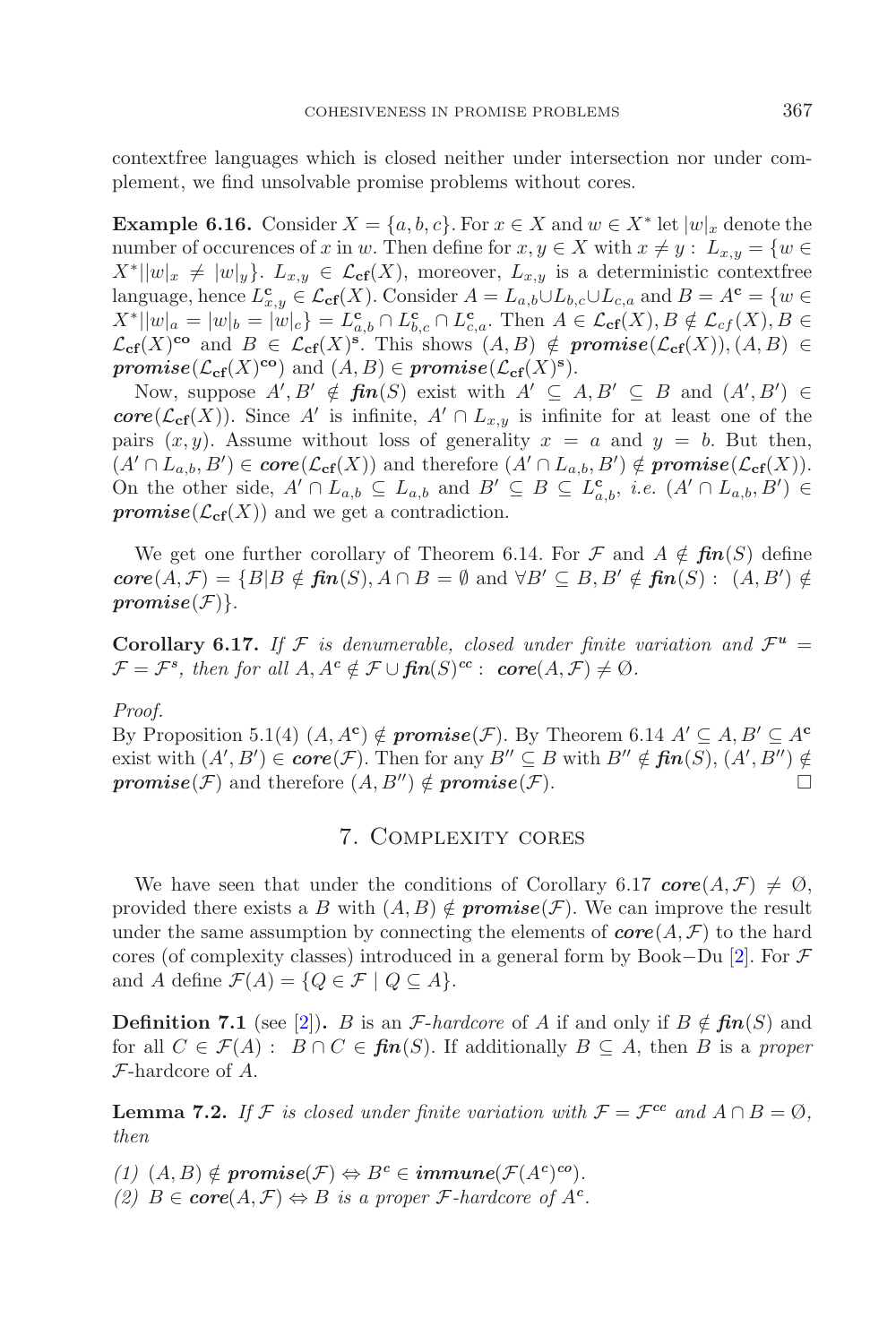*Proof.* We make use of the (trivial) **Assertion.**  $A \subseteq Q$  and  $Q \in \mathcal{F} \Leftrightarrow Q \in \mathcal{F}(A^c)$ <sup>co</sup>.

- (1) Suppose  $(A, B) \notin \textit{promise}(\mathcal{F})$  and  $B^c \notin \textit{immune}(\mathcal{F}(A^c)^{co})$ . Then  $Q \in$  $\mathcal{F}(A^c)$ <sup>co</sup> exists with  $Q \notin \mathbf{fin}(S)$  and  $Q \subseteq B^c$ . But then  $B \subseteq Q^c, A \subseteq Q$  and  $Q \in \mathcal{F}^{\text{dc}}$  – a contradiction. Conversely, if  $(A, B) \in \text{promise}(\mathcal{F})$ , a  $Q \in \mathcal{F}^{\text{dc}}$  exists with  $A \subseteq Q$ ,  $B \subseteq Q^{\text{c}}$ . But then,  $Q \in \mathcal{F}(A^c)$ <sup>co</sup> and  $Q \subseteq B^c$ . Since  $A \notin \mathbf{fin}(S), Q \notin \mathbf{fin}(S), i.e.$  $B^{\mathbf{c}} \notin \mathbf{immune}(\mathcal{F}(A^{\mathbf{c}})^{\mathbf{co}}).$
- (2) Consider  $B \in core(A, \mathcal{F})$ . Then by definition  $B \notin fin(S)$  and  $B \subseteq A^c$ . Now, suppose that B is not a proper F-hardcore of  $A^c$ . Then  $Q \in \mathcal{F}(A^c)$ exists with  $B \cap Q \notin \mathbf{fin}(S)$ . Clearly,  $B \cap Q \subseteq Q \subseteq A^c$ . Moreover,  $A \subseteq Q^c$ and  $Q \in \mathcal{F} = \mathcal{F}^{dc}$ . Hence  $(A, B \cap Q) \in \textit{promise}(\mathcal{F})$ , a contradiction to  $B \in \mathbf{core}(A, \mathcal{F}).$ Conversely, consider a proper *F*-hardcore B of  $A^c$  and suppose, that  $B \notin$  $\mathbf{core}(A, \mathcal{F}), \ i.e. \ (A, B') \in \mathbf{promise}(\mathcal{F}) \ \text{for some} \ B' \subseteq B \ \text{with} \ B' \notin \mathbf{fin}(S).$ Then  $Q \in \mathcal{F}^{dc}$  exists with  $A \subseteq Q$  and  $B \subseteq Q^c$ . Since  $B' \subseteq B \cap Q^c \notin$

*fin*(S) and  $B \cap Q^c \subseteq A^c$ , B is not a proper *F*-hardcore of  $A^c$  and we get a contradiction.

In [\[2](#page-18-4)] Book and Du characterize hard cores in the following way:

**Theorem 7.3** ([\[2](#page-18-4)]). Let F be a denumerable set family and  $A \notin \mathbf{fin}(S)$ . Then a *proper*  $\mathcal{F}$ *-hardcore*  $B$  *of*  $A$  *exists if and only if*  $A \notin \mathcal{F}^u \oplus \mathbf{fin}(S)$ *.* 

Furthermore they achieved the existence of recursive hard cores under the following conditions:

**Theorem 7.4** ([\[2](#page-18-4)]). If  $\mathcal{L}$  is WP-recursive, closed under finite variation and  $\mathcal{L} =$  $\mathcal{L}^u$ , then for any  $A \in \mathcal{L}_{rec}(X) \setminus \mathcal{L}$ , a proper  $\mathcal{L}$ -hardcore  $B \in \mathcal{L}_{rec}(X)$  of A exists.

Combining Lemma 7.2 with Theorem 7.4 we obtain

**Theorem 7.5.** *If*  $\mathcal{L}$  *is WP-recursive and*  $\mathcal{L} = \mathcal{L}^b$ *, then for any*  $A \in \mathcal{L}_{\text{rec}}(X) \setminus \mathcal{L}$ :  $\mathbf{core}(A, \mathcal{F}) \cap \mathcal{L}_{\mathbf{rec}}(X) \neq \emptyset.$ 

#### 8. Concluding remarks

It is natural, to consider *n*-dimensional promise problems  $(A_1, \ldots, A_n)$  with  $A_i \cap A_j = \emptyset$  and  $A_i \subseteq S$  for  $1 \leq i \neq j \leq n$ . For a set family  $\mathcal F$  the promise problem is solvable if a partition  $(Q_1, \ldots, Q_n)$  of S exists with  $A_i \subseteq Q_i, Q_i \in$  $\mathcal{F}(1 \leq i \leq n)$ . For  $n > 2$  cores of unsolvability can be characterized by cohesiveness of  $A_1 \cup \ldots \cup A_n$ , too. But for  $n = 3$  unsolvable promise problems exist, which have no cores of unsolvability ([\[1\]](#page-18-8)).

We can strengthen Lemma 4.2 about the structure of cohesive sets using a much smaller family than  $\mathcal{L}_{\text{reg}}(X)$ . Let  $\mathcal{L}_{\text{ltr}}(X) = \{w_1L_1 \cup \ldots \cup w_kL_k | k > 0, w_i \in$